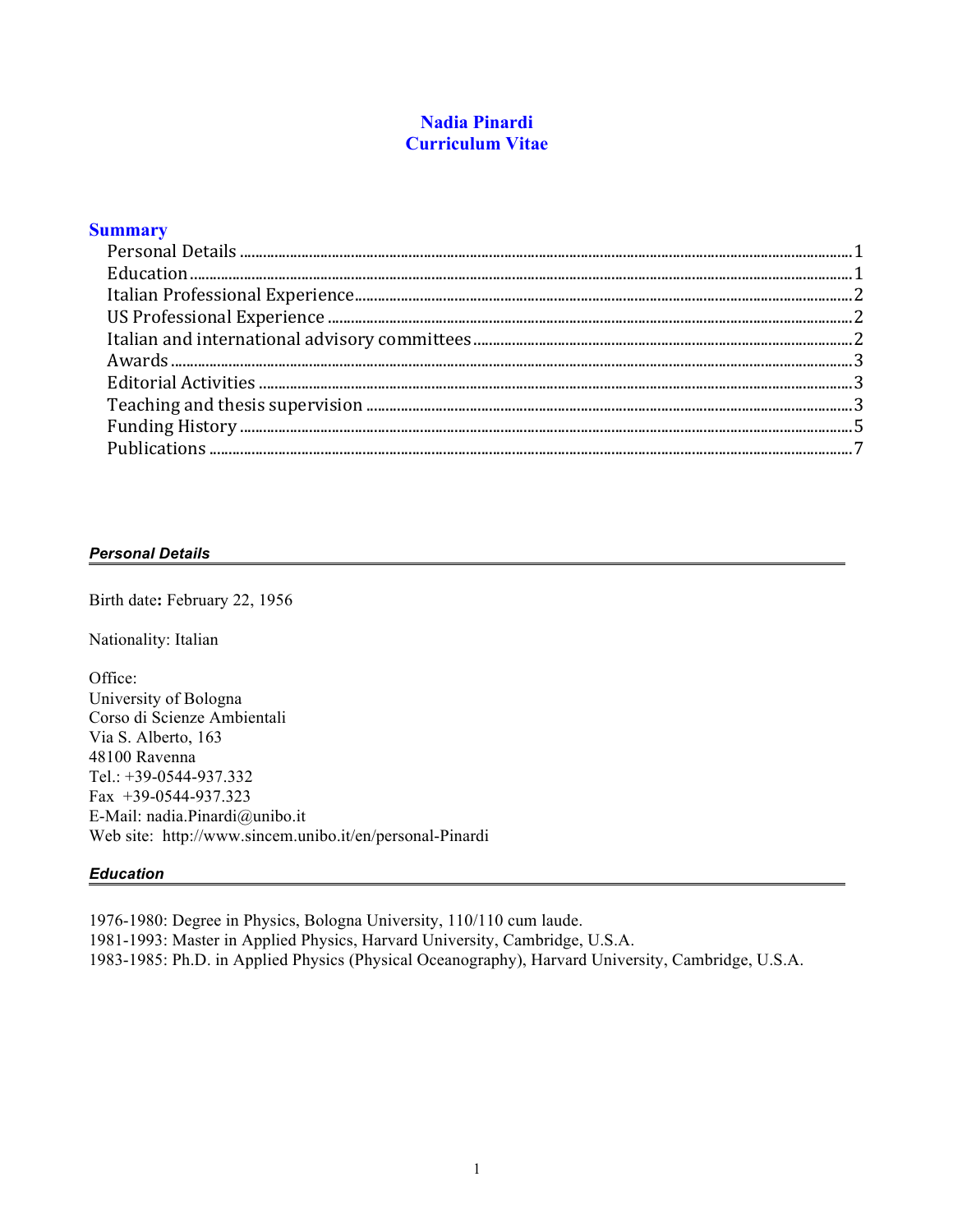# *Italian Professional Experience*

| Year          | <b>Professional experience</b>                                                         |
|---------------|----------------------------------------------------------------------------------------|
| 1999- present | Associate Professor of Physical Oceanography at University of Bologna, Dept. of        |
|               | Physics and Astronomy, Bologna                                                         |
| 2004-present  | Director of the National Group of Operational Oceanography, INGV                       |
| 2001-present  | Associate researcher (scientific affiliation) at the Istituto Nazionale di Geofisica e |
|               | Vulcanologia (INGV)                                                                    |
| 2007-present  | Associate researcher (scientific affiliation) at Centro Euro-Mediterraneo per i        |
|               | Cambiamenti Climatici (CMCC)                                                           |
| 2000-2003     | Associate researcher (scientific affiliation) at Istituto Geologia Marina-CNR,         |
|               | Bologna                                                                                |
| 1994-1998     | Lecturer of Geophysical Fluid Dynamics at the University of Bologna, Italy.            |
| 1986-1999     | Research scientist at the Centro Nazionale Ricerche (CNR), Bologna.                    |

# *US Professional Experience*

| Year      | <b>Professional experience</b>                                                |
|-----------|-------------------------------------------------------------------------------|
| 1986-1988 | Post-Doctoral Fellow in Physical Oceanography, Harvard Univ., Cambridge,      |
|           | U.S.A. (6 months in a year)                                                   |
| 1992-1994 | Visiting scientist at the Geophysical Fluid Dynamics Laboratory, Princeton    |
|           | University, Princeton, New Jersey, USA (6 months a year).                     |
| 1992-2001 | Visiting scientist at the National Center for Atmospheric Research (NCAR),    |
|           | Boulder, Colorado (1 month in July)                                           |
| 2002-2011 | Visiting scientist at the North West Research Associates, Colorado Research   |
|           | Associates (CoRA), Boulder, Colorado (1 month)                                |
| 2012-2013 | Visiting scientist at the Cooperative Institute for Research in Environmental |
|           | Sciences (CIRES), Colorado University, Boulder, USA (1 month)                 |

# *Italian and international advisory committees*

| Year      | <b>Professional experience</b>                                                    |
|-----------|-----------------------------------------------------------------------------------|
| 1986-1998 | Member of the scientific council of the local CNR Institute (CNR- National        |
|           | Research Council).                                                                |
| 1995      | Member of the Italian National IGBP Commission.                                   |
| 1996-1997 | Member of the Executive Council of the National Institute of Marine Sciences of   |
|           | CNR (National Research Council).                                                  |
| 1997-2001 | Member of the GLOBEC Scientific Steering Committee (IGBP).                        |
| 2003-2006 | Member of the Scientific Council of the National University Consortium for Marine |
|           | Sciences (CONISMA).                                                               |
| 2004-2007 | President of the National Oceanographic Commission, an advisory body of the       |
|           | Ministry of Foreign Affairs to represent Italy at Unesco-IOC.                     |
| 1999-2006 | Member of the Earth Science Advisory Committee (ESAC) of the European Space       |
|           | Agency.                                                                           |
| 1995-2005 | Chair of the Mediterranean Task team of EuroGOOS                                  |
| 2000-2003 | Member of the International Coastal Ocean Observations Panel (COOP) of Unesco-    |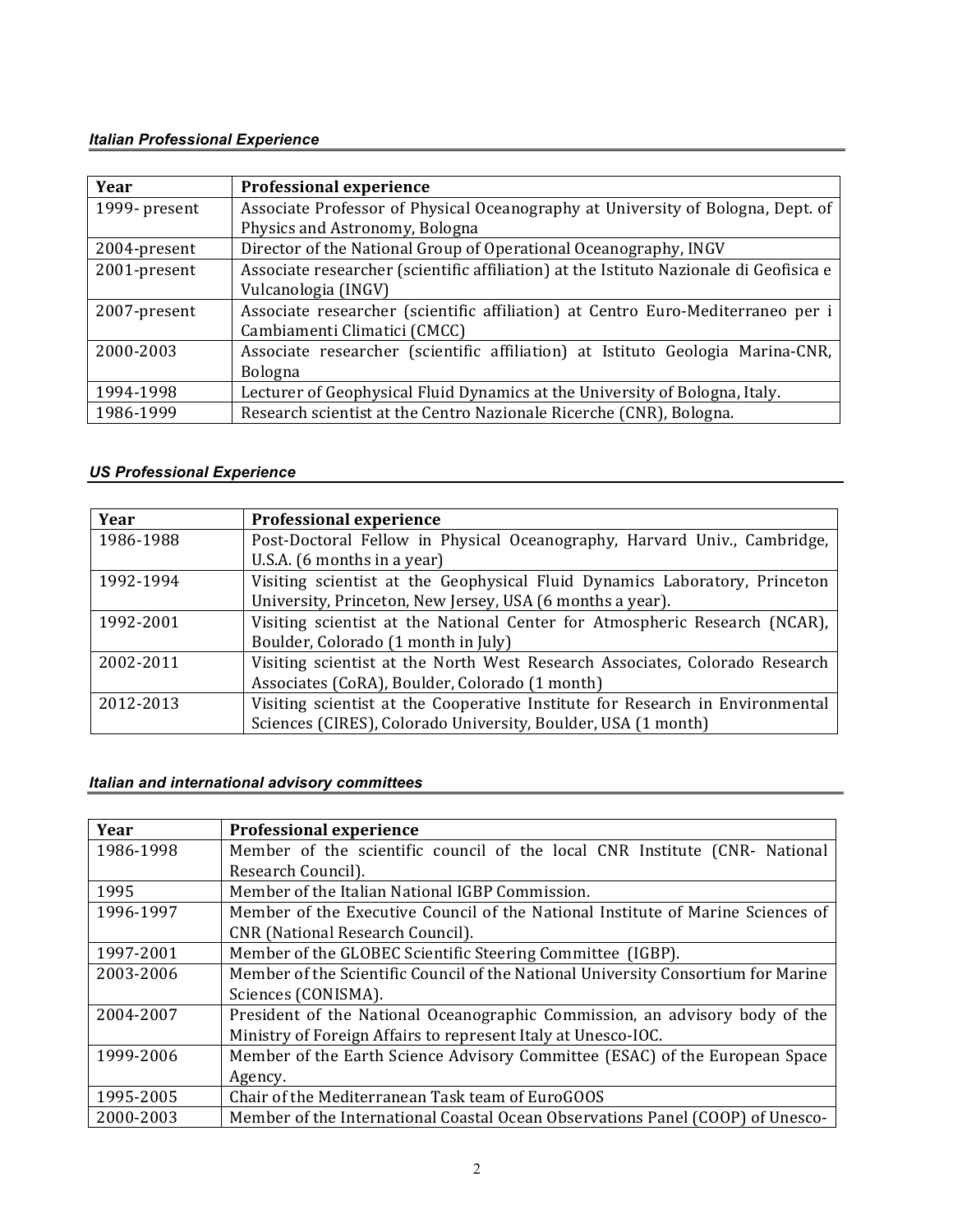|           | IOC.                                                                         |
|-----------|------------------------------------------------------------------------------|
| 2005-2008 | Member of the Ruder Boskovic Institute (Croatia) Science Advisory Board.     |
| 2006-2012 | Chair of the Mediterranean Operational Oceanography Network (MOON)           |
| 2006-2012 | Member of the Institute of Advanced Studies of Bologna University.           |
| 2006-2009 | Member of the Proudman Oceanographic Laboratory (POL) Science Advisory       |
|           | Board.                                                                       |
| 2007-2010 | Member of the Space Advisory Group, European FP7 Space Programme.            |
| 2008-2012 | Member of the European Research Council, Committee for Earth Sciences.       |
| 2007-2012 | Member of the European Environmental Agency Scientific Steering Committee.   |
| 2009-2016 | Co-Chair of the Memorandum of Agreement for "Italy-China Program for         |
|           | Operational Oceanography and Climate Change Research"                        |
| 2010-2015 | Global Ocean Observing System (GOOS) National Contact person for the UNESCO- |
|           | IOC.                                                                         |
| 2012-2017 | Co-president of the Joint Committee for Oceanography and Marine Meteorology  |
|           | (Joint WMO and IOC-Unesco Committee)                                         |

#### *Awards*

2007: European Geophysical Union (EGU) Fridtjof Nansen Medal for Oceanography (http://www.egu.eu/awards-medals/fridtjof-nansen/).

2008: UNESCO Intergovernmental Oceanographic Commission (IOC) Roger Revelle Medal.

2015: Commendatore della Repubblica italiana - per il suo contributo scientifico in campi strategici per uno sviluppo sostenibile quali l'oceanografia e la climatologia.

### *Editorial Activities*

1999-2006: **Topic Editor** of *Annales Geophysicae*, EGU Journal, Ocean section.

2005-present: Topic Editor of Ocean Sciences, EGU Journal

2007-present: **Associate editor** of *Journal of Operational Oceanography* 

2011-present: Member of the Editorial Board of The Sea, Harvard University Press

2012-present: **Topic Editor** of *Natural Hazards and Earth System Science*, EGU Journal

### *Teaching and thesis supervision*

1999-present: Undergraduate course in 'Introduction to meteorology and oceanography'.

2000-present: Undergraduate course in 'Data and methods in oceanography' (alternate years).

2011-present: Master course in 'Physical Oceanography'.

2000-present: Graduate course in Advanced Geophysical Fluid Dynamics

2012-2015: Scientific responsible and coordinator for the OTTIMA School (Operational oceanography and information technologies for maritime security). Web site: http://www.cmcc.it/trainingprograms/ottima-operational-oceanography-and-information-technologies-for-maritime-security.

17 Ph.D. students in total from 1999

| Name | Year | Ph.D. Thesis title |
|------|------|--------------------|
|------|------|--------------------|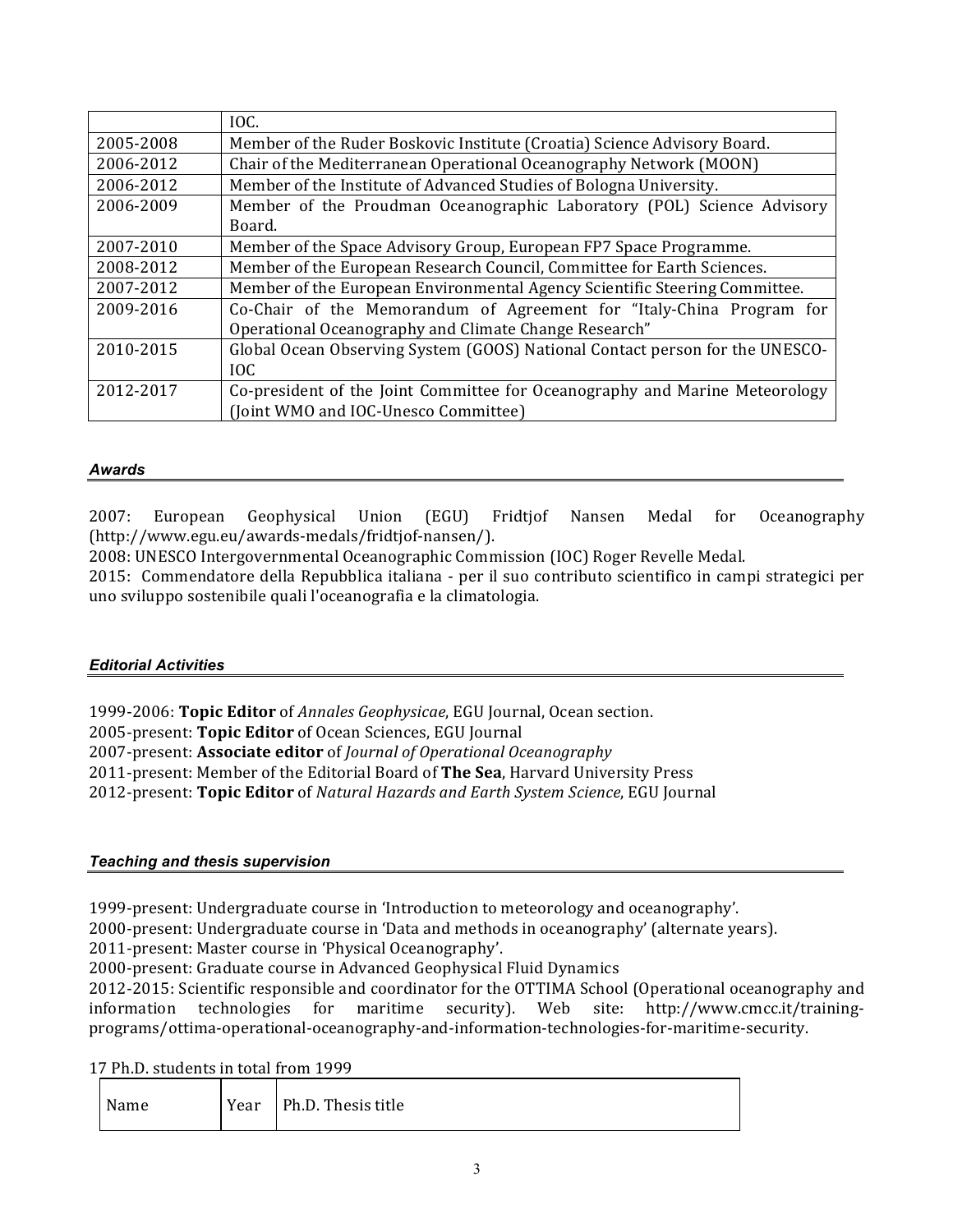| Antonio<br><b>Bonaduce</b> | 2012 | Sea-level climate variability in the Mediterranean Sea                                                         |
|----------------------------|------|----------------------------------------------------------------------------------------------------------------|
| Jenny Pistoia              | 2012 | Development of<br>SuperEnsemble Techniques<br>for<br>the<br>Mediterranean oceanc Forecasting System            |
| Antonio<br>Guarnieri       | 2011 | Climate impact studies of sediment transport on the Adriatc<br>coastal zone                                    |
| Giovanni<br>Coppini        | 2011 | Development of operational oceanography applications:<br>environmental indicators and decision support systems |
| Simona<br>Simoncelli       | 2010 | Towards Rapid Environmental Assessment and Coastal<br>Forecasting in the Northern Adriatic Sea                 |
| Daniele<br>Pettenuzzo      | 2010 | Sea Surface Temperature variations and air-sea physics<br>parametrizations in the Mediterranean Sea            |
| Lavinia Patara             | 2010 | Bio-physical interactions and feedbacks in a global climate<br>model                                           |
| Michela<br>De<br>Dominicis | 2010 | Lagrangian study of hydrocarbons transport and dispersion<br>in marine environment                             |
| Letizia<br>Tedesco         | 2009 | Modelling coupled physical-biogeochemical processes in ice-<br>covered oceans                                  |
| Nicoletta<br>Fabbroni      | 2009 | Numerical simulations of passive tracers dispersion in the<br>sea                                              |
| Mario Adani                | 2008 | Reanalysis Techniques for the numerical modelling of the<br>Mediterranean Sea Circulation                      |
| Alessandro<br>Bonazzi      | 2008 | Ensemble Forecasting in the Mediterranean Sea                                                                  |
| Paolo Oddo                 | 2005 | Numerical predictions of the Adriatic Sea circulations and its<br>coastal areas regimes                        |
| Luca Polimene              | 2005 | Adriatic Sea dissolved organic carbon dynamics: comparison<br>between observations and numerical simulations   |
| Marina Tonani              | 2003 | Predictability studies of the Mediterranean Sea circulation                                                    |
| Anne Molcard               | 2000 | Wind driven ocean circulation with an advanced finite<br>element model                                         |
| Gerasimos<br>Korrres       | 1998 | Climate variability of the Mediterranean Sea circulation                                                       |

In addition, Pinardi advised 36 Master students, see http://www.sincem.unibo.it/teaching/underg-doctthesis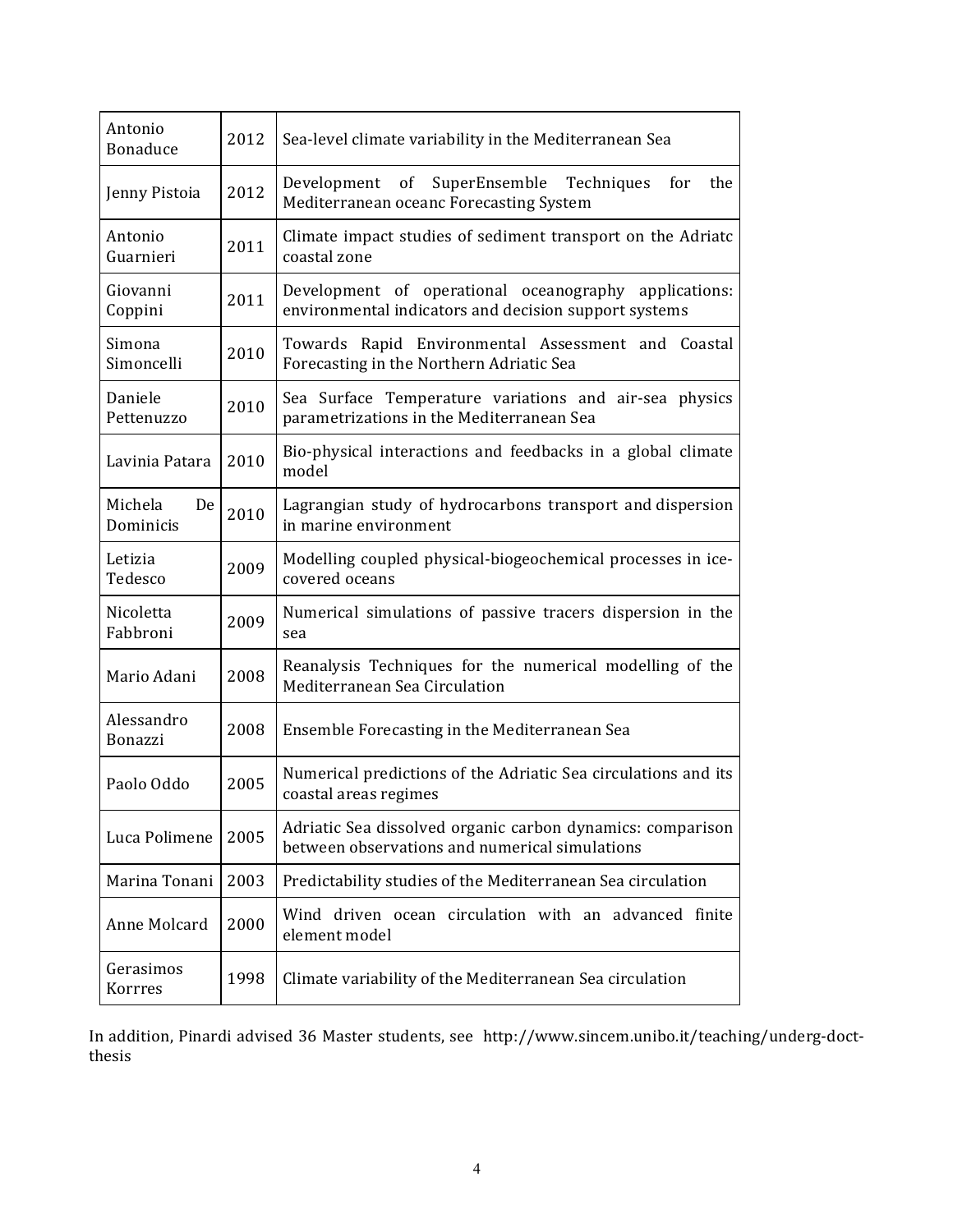### *Funding History*

(specific funding is indicated only for projects starting from 2005)

- 1. 1992-1993: **Co-principal Investigator** (Dr. W.R. Holland, NCAR, Boulder, Colorado) in the Mecca Project: Atlantic-Mediterranean coupled modelling.
- 2. 1990 -1993: **Scientific coordinator and principal investigator** of the European project "Mediterranean Eddy Resolving Modelling And Interdisciplinary Studies". The project developed for the first time several large scale Mediterranean Sea ocean general circulation models for the study of deep water processes.
- 3. 1991 -1993: **Principal Investigator** of the European Training Boursary (Mobility and Training of Researcher Program) titled " Empirical orthogonal function analysis of model simulations and observations in the Mediterranean sea". One Ph.D. student, Gerasimos Korres from University of Athens (GR).
- 4. 1994 1996: **Principal Investigator** of the European Training Boursary (Mobility and Training of Researcher Program) titled" A spectral finite-element model for the Mediterranean Sea general circulation" . One Ph.D. Student, Anne Molcard from University of Touloun (FR)
- 5. 1994–1996: **Principal investigator** of the European Training Boursary (Mobility and Training of Researcher Program) titled " Shelf-open sea exchanges in the Adriatic sea: a physical and tracer modelling approach". One post-doctoral fellow, Dr. Vassiliki Kourafalou.
- 6. 1993 1996: **Scientific coordinator and co-principal investigator** of the European project "Mediterranean Eddy Resolving Modelling And InterDisciplinary Studies-II", project with 14 European partners. The project developed general circulation, mesoscale resolving and ecosystem models for the Mediterranean Sea and studied the lower trophic dynamics at the basin scale.
- 7. 1995 -1997: **Co-principal investigator** of the project "Mediterranean Models Evaluation Experiment (MEDMEX)" intercomparing numerical models in the Mediterranean Sea.
- 8. 1996 -1998: **Principal Investigator** of the European Training Boursary (Mobility and Training of Researcher Program) titled "Long term interannual variability in the Mediterranean deep thermocline". One post-doctoral fellow, Dr. Jean-Michel Brankart from Liege University (BE).
- 9. 1996 1999: Co-principal investigator of the EU project "Mass Transfer and Ecosystem Response- Mediterranean Targeted Project-II" to develop long term climate simulations of the Mediterranean Sea at eddy resolving scales and data assimilation methods.
- 10. 1998 2001: **Co-principal investigator** of the EU project "Mediterranean Data Archaeology and Rescue of Temperature, Salinity, and Bio-chemical Parameters (MEDAR-MEDATLAS II)"
- 11. 1998 -2001: **Scientific coordinator and co-principal investigator** of the EU Project "Mediterranean Forecasting System Pilot Project (MFSPP)" to develop the observational and modelling components of the future forecasting system of the Mediterranean Sea.
- 12. 1998 2001: **Co-principal investigator** of the EU project "Mediterranean model Networking and archiving program (MedNet)" for the development of a model intercomparison network.
- 13. 1999 2004: **Scientific coordinator and co-principal investigator** of the italian national project "SINAPSI- Seasonal, Interannual and decadal variability of atmosphere, oceans and related marine ecosystems" aimed at the consolidation of interdisciplinary research in the field of climate variability, paleoceanography and climate change.
- 14. 2001- 2005: **Scientific coordinator and co-principal investigator** of the "ADRICOSM Pilot Project- Adriatic Sea integrated coastal areas and river basin management system Pilot Project" financed by the Ministery of Environment, 21 partners and 4 nations.
- 15. 2003- 2004: **Co-principal investigator** of the EU Space program project "Monitoring of Environment and security for the European area: Strand1". The project developed the first paneuropean network of forecasting centers and satellite data real time analysis centers.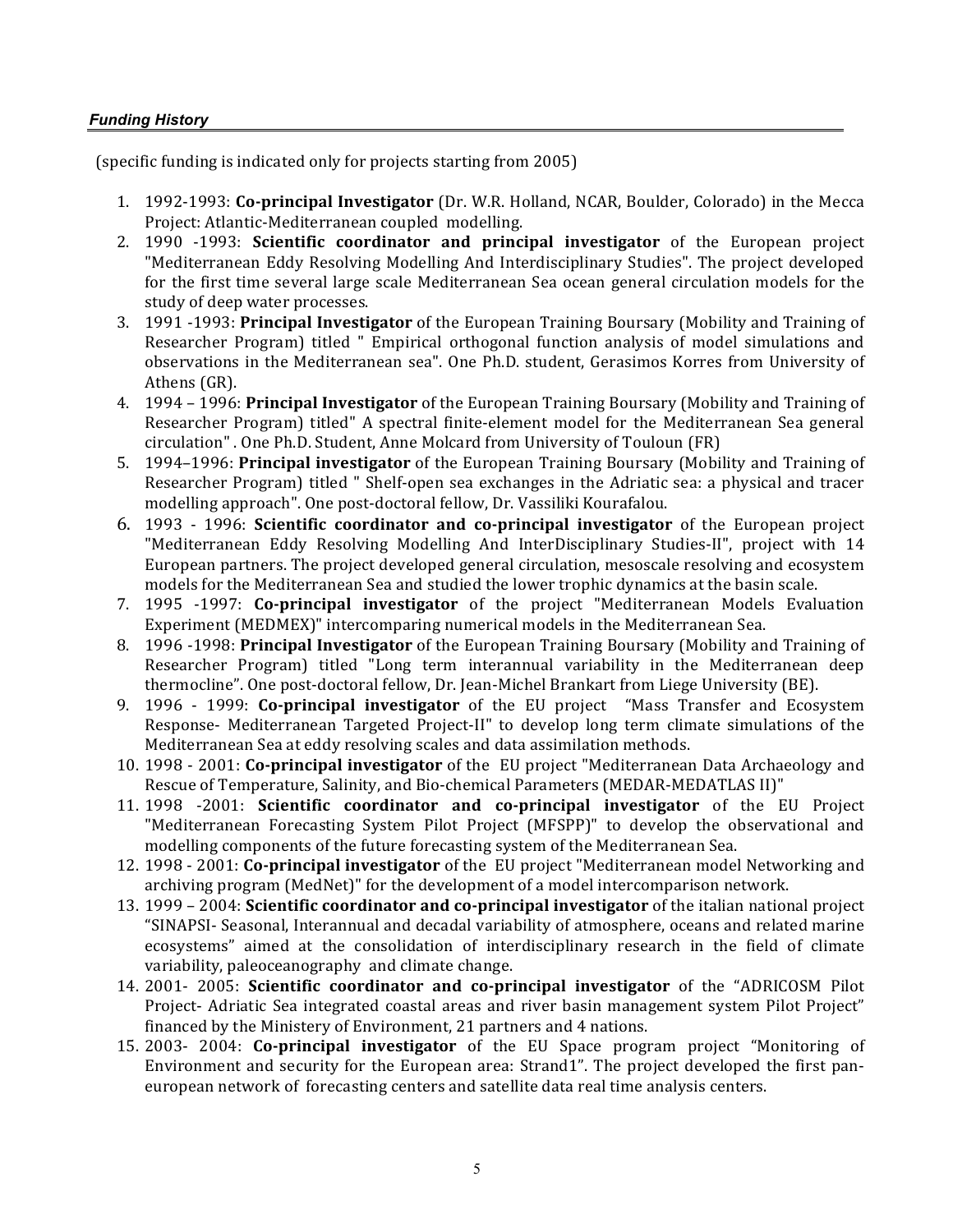- 16. 2003- 2006: **Scientific coordinator and co-principal investigator** of the EU project "Mediterranean Forecasting System Toward Environmental Prediction-MFSTEP", 48 European partners, 6,000,000 Euro for three year project, Pinardi's budget 500,000 for three years.
- 17. 2004- 2008: Co-principal investigator of the Space Program project "Marine Environment and Security for the European Area" aimed at the development of operational forecasting capabilties in the European Seas and the global ocean, Pinardi's budget 400,000 Euro for three years.
- 18. 2004- 2005: **Co-principal investigator** of the ESA project "Definition of scenarios and roadmap for an operational oceanography mission".
- 19. 2005-2006: Scientific coordinator and co-principal Investigator of Neres project (NEretva River Delta Environmental Requalification and Sustainable Development) financed by the Italian Ministry of Environment developing the Neretva monitoring system for salt intrusion control and management. Total budget 100000 Euro for 1,5 years.
- 20. 2007-2010: **Co-Principal investigator** of the Italian Space Agency project 'Progetto Pilota Inquinamento marino da idrocarburi (PRIMI)' for the development of oi spill monitoring from satellites and forecasting. Total budget for Pinardi was 500,000 Euro for the three years.
- 21. 2007-2014 **Co-principal investigator** of the EEA European Topic Centre for Water (ETC-WATER), developing interfaces with the European Marine Service products for quality of marine environmenta assessments. Pinardi's budget of 200,000 Euro for each three years.
- 22. 2004-2007: **Co-principal investigator** of Office of Naval Research project Bayesian Hierarchical Models to Augment the Mediterranean Ocean Forecast System.
- 23. 2007-2009: **Co-principal investigator** of Office of Naval Research project 'Bayesian Hierarchical Models to Augment the Mediterranean Forecast System: Extending Ensemble Ocean Forecast Skill'.
- 24. 2008-2010: **Co-principal investigator** of Office of Naval Research project 'Bayesian Hierarchical Models to Augment the Mediterranean Forecast System: Consolidating Results and Quantifying Impacts'.
- 25. 2007- 2010: **Scientific co-ordinator and co-principal Investigator** of ADRICOSM-STAR (ADRIatic sea integrated COastal areaS and river basin Management system - Montenegro coaSTal ARea and Bojana river catchment) funded by the Italian Ministry of Environment, Land and Sea. The Project involved 19 laboratories from four countries (Italy, Serbia, Montenegro and Albania) for a total budget of 3,000,000 Euro. Pinardi's budget was 450,000 Euro for three years.
- 26. 2010- 2011: Scientific coordinator and co-principal Investigator of the World Bank Project 'Lake Skadar-Shkoder Integrated Ecosystem Management Project' managed at CMCC and funded through the Montenegrin Ministry of Sustainable Development and Tourism. The project developed a coupled meteorological-hydrological- and oceanographic modelling system to study impacts of urban development and energy production scenarios. Total budget of 200,000 Euro for 9 months duration of the project.
- 27. 2008-2012: Co-principal Investigator and Member of the Steering Board of the European Project MyOcean for the implementation of the Copernicus/GMES Marine Service under the EU Space program. Pinardi's budget was 1,000,000. Euro for three years
- 28. 2012- 2014: Co-principal Investigator and Member of the Steering Board of the European Project MyOcean2 for the implementation of the Copernicus/GMES Marine Service under the EU Space program. Pinardi's budget was 800,000. Euro for 2,5 years.
- 29. 2012–2014, **Scientific coordinator and co-principal investigator** of the national project 'Advanced Technologies for the Situational Sea Awareness' aimed at the upgrading of coastal forecasting services for the Italian Seas and the development of applications for the exploitation and protection of marine resources. Total budget for Pinardi is 5,000,000 Euro for three years.
- 30. 2011-2013, **Scientific coordinator and co-principal Investigator** of the project ADRICOSM-Intermediate funded by The Ministry of Sustainable Development and Tourism of Montenegro for the development of an Integrated Coastal Monitoring Program for the Montenegro coasts. Total budget for Pinardi is 180,000 for two years.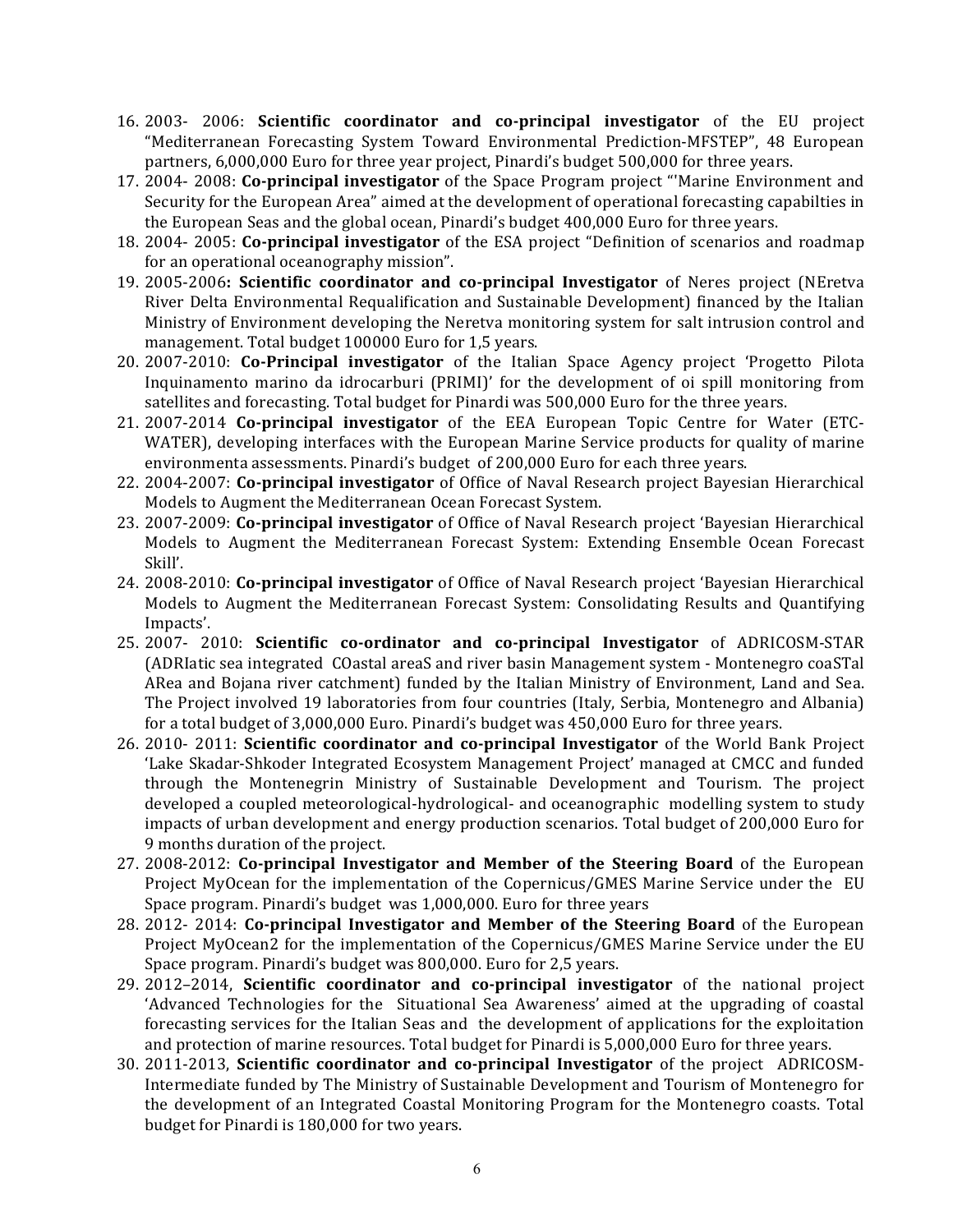- 31. 2013-2016, **Scientific coordinator and co-principal investigator** DGMARE-EMODNET Project 'Mediterranean Sea Basin Checkpoint' for the end-to-end assessment of the Mediterranean Seawide observing and modelling systems. Total budget of the project 1,100,000 Euro, 9 international partners and 250,000 Euro for Pinardi for the three years.
- 32. 2013-2016, **Co-principal Investigator** of the FP7 EU project MELODIES that aims at developing tools for the exploitation of open access data in the marine field. Total budget of Pinardi is 150,000 Euro for the three years.
- 33.
- 34.

## *Publications*

#### **Web of Science**

H-index=27 Sum of total cites: 2764

## **Google Scholar**

Citations:4372 H-index=34 i10-index=71

### **Journal publications**

- 1) N. Pinardi, A. Speranza e A. Trevisan, 1985. "Inertial circulation of the Western Mediterranean" Nuovo Cimento C, Vol. 8(6), pp 822-841.
- 2) **A. R. Robinson, J. A. Carton, N. Pinardi, C. N. K. Mooers,** 1986. "Dynamical forecasting and dynamical interpolation: an experiment in the California current system", *Journal of Physical Oceanography*, Vol. 16(9), pp 1561-1579.
- *3)* **N. Pinardi and A. R. Robinson,**  1986. "Quasigeostrophic energetics of open ocean regions", *Dynamics of Atmosphere and Oceans*, Vol. 10(3), pp 185-221.
- 4) **N. Pinardi and A. R. Robinson,**  1987. "Dynamics of deep thermocline jets in the Polymode Region", *Journal of Physical Oceanography*, Vol. 17(8), pp.1163-1188.
- 5) **A. R. Robinson, A. Hecht, N. Pinardi, Y. Bishop, W. G. Leslie, Z. Rosentroub, A. J. Mariano, S.**  Brenner, 1987. "Small synoptic/mesoscale eddies: the energetic variability of the Eastern Levantine basin", *Nature*, *Vol.* 327, No. 6118, pp. 131-134.
- 6) **A. Hecht, N. Pinardi, A. R. Robinson,**  "Currents, Water Masses, Eddies and Jets in the Mediterranean Levantine Basin", *Journal of Physical Oceanography*, Vol. 18, No. 10, pp. 1320-1353, (1988).
- 7) **Robinson, A. R., M. Spall, N. Pinardi**, 1988. "Gulf Stream simulations and the Dynamics of Ring and Meander Processes", *Journal of Physical Oceanography*, Vol. 18, No. 12, pp. 1811-1853.
- 8) Pinardi, N. and R.F.Milliff, 1989. "A note on Consistent Quasigeostrophic Boundary Conditions in Partially Open, Simply and Multiply Connected Domains", *Dynamics of Atmospheres and Oceans*, 14  $(1-2): 65-76$ , pp. 65-76.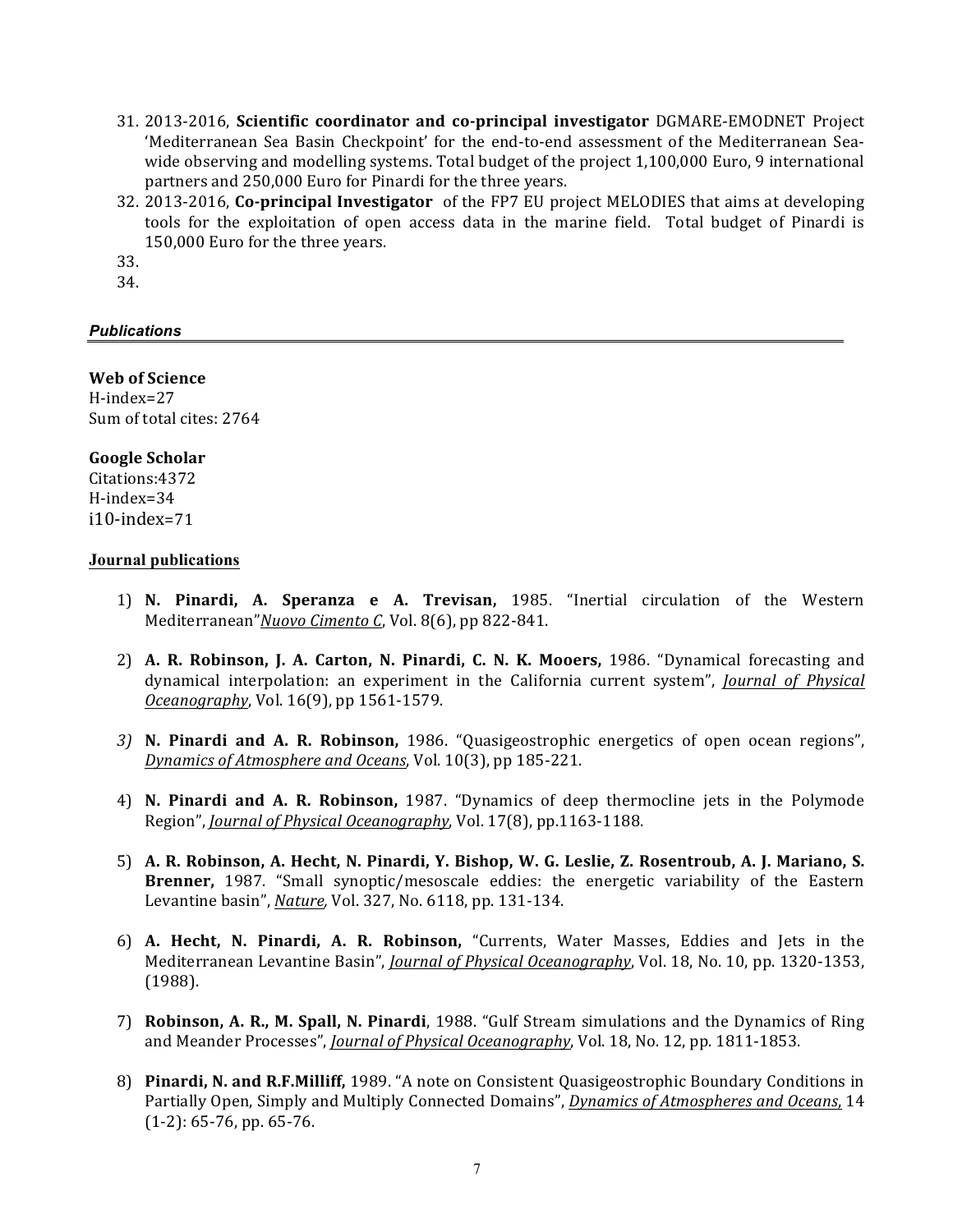- 9) Masina, S. and N. Pinardi, 1991. "Merging of barotropic symmetric vortices. A case study for Gulf Stream Rings", *Il Nuovo Cimento*, Vol. 14C, No. 6, pp. 539-553.
- 10) The POEM Group, (A. R. Robinson, omissis, N. Pinardi, omissis), 1992. "General circulation of the Eastern Mediterranean", *Earth Sciences Review*, 32 (4), pp 285-309.
- 11) **Paschini, E., A. Artegiani and N. Pinardi,** 1993. "The mesoscale eddy field of the middle Adriatic Sea", *Deep Sea Research I*, Vol. 40, No. 7, pp 1365-1377.
- 12) Pinardi, N. and A.Navarra, 1993. "Baroclinic wind adjustment processes in the Mediterranean Sea", *Deep Sea Research II*, Vol. 40, No. 6, 1299-1326.
- 13) Nittis, K., N. Pinardi and A. Lascaratos, 1993. "Characteristics of the summer 1987 flow field in the Ionian Sea", *Journal of Geophysical Research*, Vol. 98, No. C6, pp 10171-10184.
- 14) Masina, S. and N. Pinardi, 1993. "The halting effect of baroclinicity in vortex merging", *Journal of Physical Oceanography*, Vol.23, No. 8, pp 1618-1637.
- 15) Masina, S. and N. Pinardi, 1994. "Mesoscale data assimilation studies in the middle Adriatic Sea", *Continental Shelf Research*, Vol. 14, No. 12, pp. 1293-1310.
- 16) **Pinardi, N., A. Rosati and R.C. Pacanowski,** 1995. "The sea surface pressure formulation of rigid lid models. Implications for altimetric data assimilation studies", *Journal of Marine Systems*, 6,  $(1995)$ , pp. 109-119.
- 17)**Roussenov, V., E. Stanev, V. Artale and N. Pinardi,**  1995. "A seasonal model of the Mediterranean Sea", *Journal of Geophysical Research*, Vol. 100, C7, 13515-13538.
- 18) Pinardi, N., G. Korres, A. Lascaratos, V. Roussenov and E. Stanev, 1997. "Numerical simulation of the interannual variability of the Mediterranean Sea upper ocean circulation", *Geophysical Research Letters*, Vol. 24(4), pp.425-428.
- 19)**Artegiani, A., D. Bregant, E. Paschini, N. Pinardi, F. Raicich and A. Russo,** 1997. "The Adriatic Sea General Circulation. Part I: air-sea interactions and water mass structure", *Journal of Physical <u>Oceanography</u>*, Vol. 27, 1492-1514.
- 20) Artegiani, A., D. Bregant, E. Paschini, N. Pinardi, F. Raicich and A. Russo, 1997. "The Adriatic Sea General Circulation. Part II: baroclinic circulation structure", *Journal of Physical Oceanography*, Vol. 27, 1515-1532.
- 21) **Castellari, S., N. Pinardi and K. Leaman,** 1998. "A model study of air-sea interactions in the Mediterranean Sea", *Journal of Marine Systems*, 18, 89-114.
- 22) Angelucci, M.G., N. Pinardi, and S. Castellari, 1998. "Air-sea Fluxes from operational analyses fields: intercomparison between ECMWF and NCEP analyses over the Mediterranean area", *Physics and Chemistry of the Earth*, 23, 569-574.
- 23) Maggiore, A., M. Zavatarelli, M. G. Angelucci and N. Pinardi, 1998. "Surface Heat and Water Fluxes in the Adriatic Sea: Seasonal and Interannual Variability", *Physics and Chemistry of the Earth*, 23, 561-567.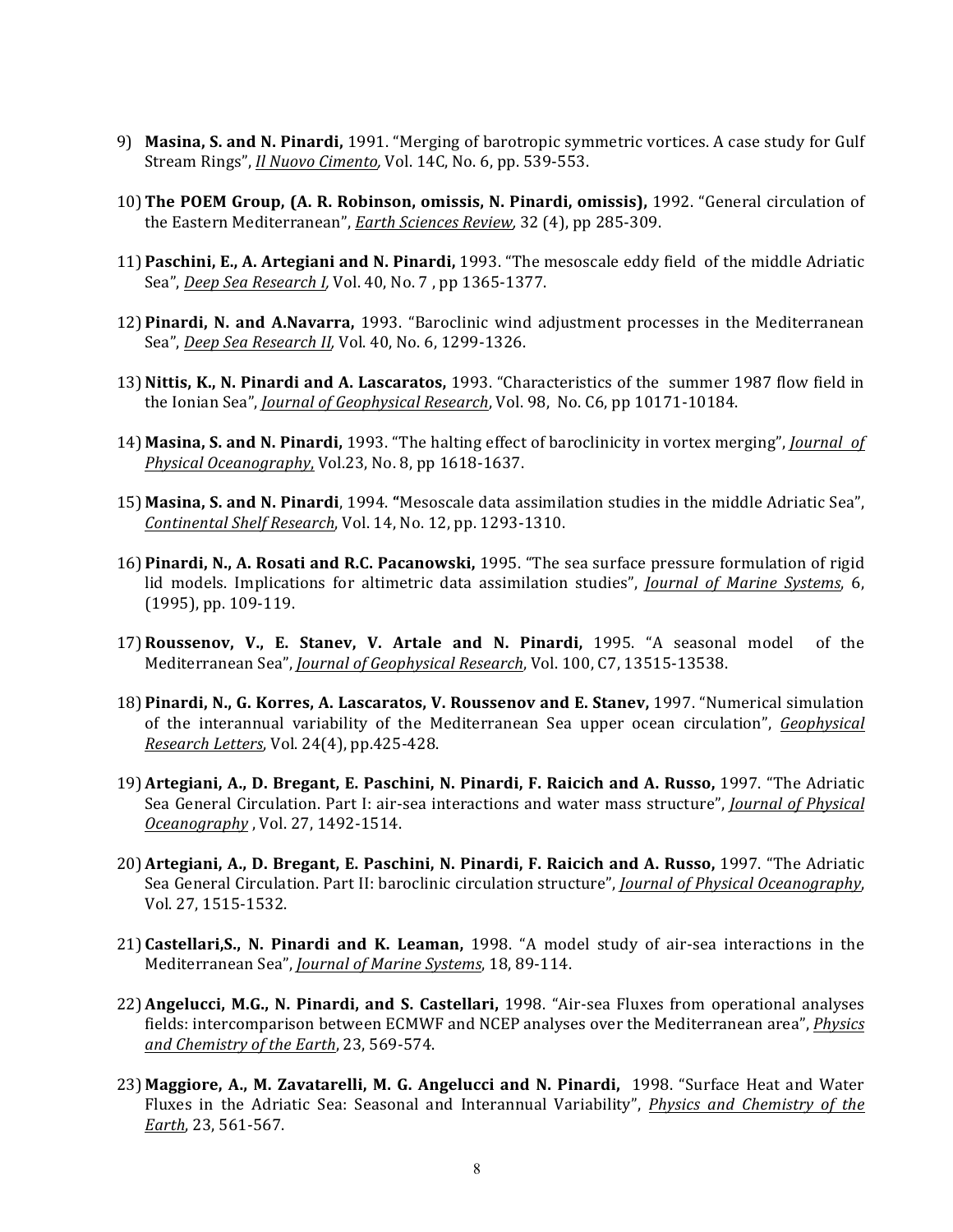- 24) Molcard, A., N. Pinardi, R. Ansaloni, 1998. "A spectral element ocean model on the Cray T3D: the interannual variability of the Mediterranean Sea general circulation", *Physics and Chemistry of the Earth*, vol. 23, n., 5-6, 491-495.
- 25) M. Vichi, N. Pinardi, M. Zavatarelli, G. Matteucci, M. Marcaccio, M. C. Bergamini, F. Frascari, 1998. "One-dimensional ecosystem model tests in the Po Prodelta area (Northern Adriatic Sea)" *Environmental Modelling and Software*, 13, 471-481.
- 26) Vichi, M., M. Zavatarelli, and N. Pinardi, "Seasonal modulation of microbially mediated carbon fluxes in the northern Adriatic Sea. A model study.", *Fishery Oceanography*, 7(3/4), pp. 182-190 (1998).
- 27) Korres, G., N. Pinardi, A. Lascaratos, 2000. "The ocean response to low frequency interannual atmospheric variability in the Mediterranean Sea. Part I: Sensitivity experiments and energy analysis", *Journal of Climate*, 13, pp. 705-731.
- 28) Korres, G., N. Pinardi, A. Lascaratos, 2000. "The ocean response to low frequency interannual atmospheric variability in the Mediterranean Sea. Part II: Empirical Orthogonal Functions Analysis", *Journal of Climate*, 13, pp. 732-745.
- 29) **Zavatarelli, M., J.W. Baretta, J.G.Baretta-Bekker, N. Pinardi, 2000. "The dynamics of the** Adriatic Sea ecosystem. An idealized model study", Deep-Sea Research I, 47, pp. 937-970.
- 30) Wu, P., K. Haines, N. Pinardi, 2000. "Toward an Understanding of Deep-Water Renewal in the Eastern Mediterranean", *Journal of Physical Oceanography*, 30, pp. 443-458.
- **31) Pinardi, N. and E. Masetti,** 2000. "Variability of the large-scale general circulation of the, Mediterranean Sea from observations and modelling: a review", *Palaeogeography*, *Palaeoclimatology*, *Palaeoecology* ,158, pp. 153-173.
- 32) Castellari, S., N. Pinardi and K. Leaman, 2000. "Simulation of water mass formation processe in the Mediterranean Sea: influence of the time frequency of the atmospheric forcing", *Journal of Geophysical Research*, 105, pp. 24157-24181 .
- 33) Masina, S., N. Pinardi and A. Navarra, 2001. "A global ocean temperature and altimeter data assimilation system for studies of climate variability", *Climate Dynamics*, 17, pp. 687-700.
- 34)**Brankart, J.-M. and N. Pinardi,**  2001**.**  "Abrupt cooling of the Mediterranean Levantine Intermediate Water at the beginning of the eighties: observational evidence and model simulation.", *Journal of Physical Oceanography*, 31, pp. 2307-2320.
- **35) Molcard, A., N. Pinardi, M. Iskandarami and D.B. Haidvogel, 2002. "Wind driven general** circulation of the Mediterranean Sea simulated with a Spectral Element Ocean Model.", *Dynamics of Atmosphere and Oceans*, 17, pp. 687-700.
- 36) Zavatarelli, M., N. Pinardi, V.H. Kourafalou and A. Maggiore, 2002. "Diagnostic and Prognostic Model studies of the Adriatic Sea general Circulation: Seasonal variability", *Journal of Geophysical Research*, 107(C1), pp. 1-20.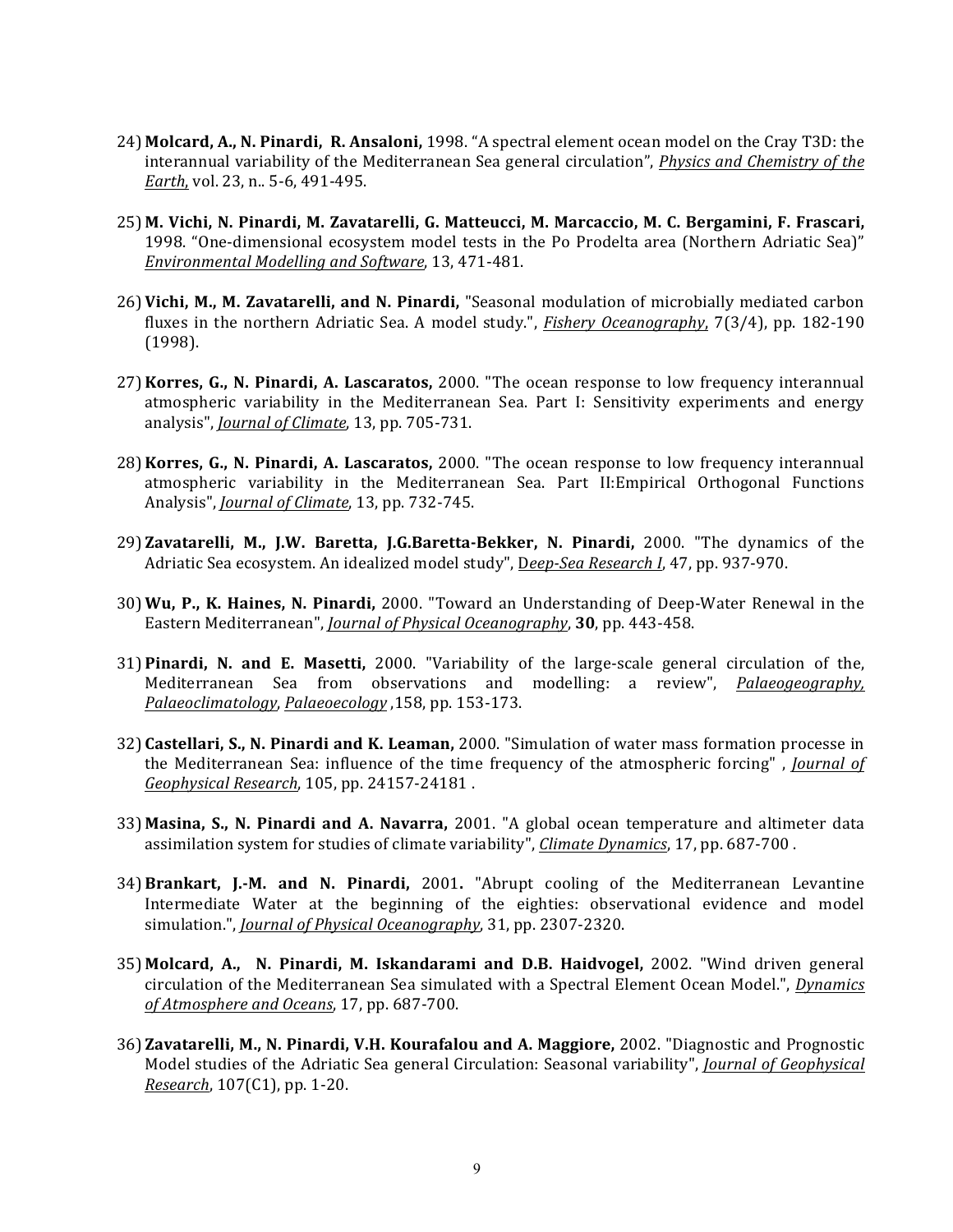- 37) Beckers, J.-M., M. Rixen, P. Brasseur, J.-M. Brankart, A Elmoussaoui, M. Crépon, Ch. Herbaut, F. Martel, F. Van Den Berghe, L. Mortier, A. Lascaratos, P. Drakopoulos, G. Korres, K. Nittis, N. Pinardi, E. Masetti, S. Castellari, P. Carini, J. Tintore, A. Alvarez, et al., 2002. "Model intercomparison in the Mediterranean: MEDMEX simulations of the seasonal cycle", *Journal of Marine Systems*, 33-34, pp. 215-251.
- **38) Demirov, E. and N. Pinardi**, 2002. "The Simulation of the Mediterranean Sea circulation from 1979 to 1993. Part I: The interannual variability", *Journal of Marine Systems*, **33-34**, pp. 23-50 .
- 39) **Wang, X.H. and N. Pinardi,** 2002. Modeling the dynamics of sediment transport and resuspension in the northern Adriatic Sea, *Journal of Geophysical Research*, vol. 107, No. C12, 3225, doi:10.1029/2001JC001303.
- 40)**Raicich, F., N. Pinardi and A. Navarra,**  2003. "Teleconnections between Indian Monsoon and Sahel rainfall and the Mediterranean", *International Journal of Climate*, 23, 173-186.
- 41) **Demirov, E., N. Pinardi, C. Fratianni, M. Tonani, L. Giacomelli, P. De Mey,** 2003. "Assimilation scheme of the Mediterranean Forecasting System: operational implementation" *Annales Geophysicae*, 21: 189-204.
- 42) **Sparnocchia, S., N. Pinardi and E. Demirov,** 2003. "Multivariate Empirical Orthogonal Function analysis of the upper thermocline structure of the Mediterranean Sea from observations and model simulations", *Annales Geophysicae*, 21: 167-187.
- **43) Zavatarelli M. and N. Pinardi,** 2003. "The Adriatic Sea Modeling System: A nested approach" *Annales Geophysicae*, 21 (Part 2): 345-364.
- 44) Vichi, M., P. Oddo, M. Zavatarelli, A. Coluccelli, G. Coppini, M. Celio, S. Fonda Umani, N. **Pinardi,** 2003. "Calibration and validation of a one-dimensional complex marine biogeochemical flux model in different areas of the northern Adriatic shelf", *Annales Geophysicae*, 21 (Part 2): 413-436.
- 45) Pinardi, N., I. Allen, E. Demirov, P. De Mey, G.Korres, A.Lascaratos, P-Y. Le Traon, C.Maillard, **G. Manzella, C. Tziavos,** 2003. The Mediterranean ocean Forecasting System: first phase of implementation (1998-2001), *Annales Geophysicae*, 21: 3-20.
- **46) Manzella, G.M.R**, E. Scoccimarro, N. Pinardi and M. Tonani, 2003. "Improved near real time data management procedures for the Mediterranean ocean Forecasting System-Voluntary Observing Ship program", *Annales Geophysicae*, 21: 49-62.
- 47) Zodiatis, G., R. Lardner, D. Georgiou, E. Demirov, N. Pinardi, G. Manzella, 2003. "The Cyprus Coastal Ocean Forecasting and Observing System", *Sea Technology*, Vol.44, n.10, pp.10-15.
- 48) **Zodiatis, G., R. Lardner, G. Georgiou, E. Demirov, G. Manzella, N. Pinardi,**  2003. "An operational European global ocean observing system for the Eastern Mediterranean Levantine Basin: The Cyprus Coastal Ocean Forecasting and Observing System", *Marine Technology Society Journal,* 37 (3): 115-123.
- 49) Rixen, M., J.-M. Beckers, S. Levitus, J. Antonov, T. Boyer, C. Maillard, M. Fichaut, E. Balopoulos, S. Iona, H. Dooley, M.-J. Garcia, B. Manca, A. Giorgetti, G. Manzella, N. Mikhailov, **N. Pinardi, M. Zavatarelli, and the Medar Consortium,** 2005. "The Western Mediterranean Deep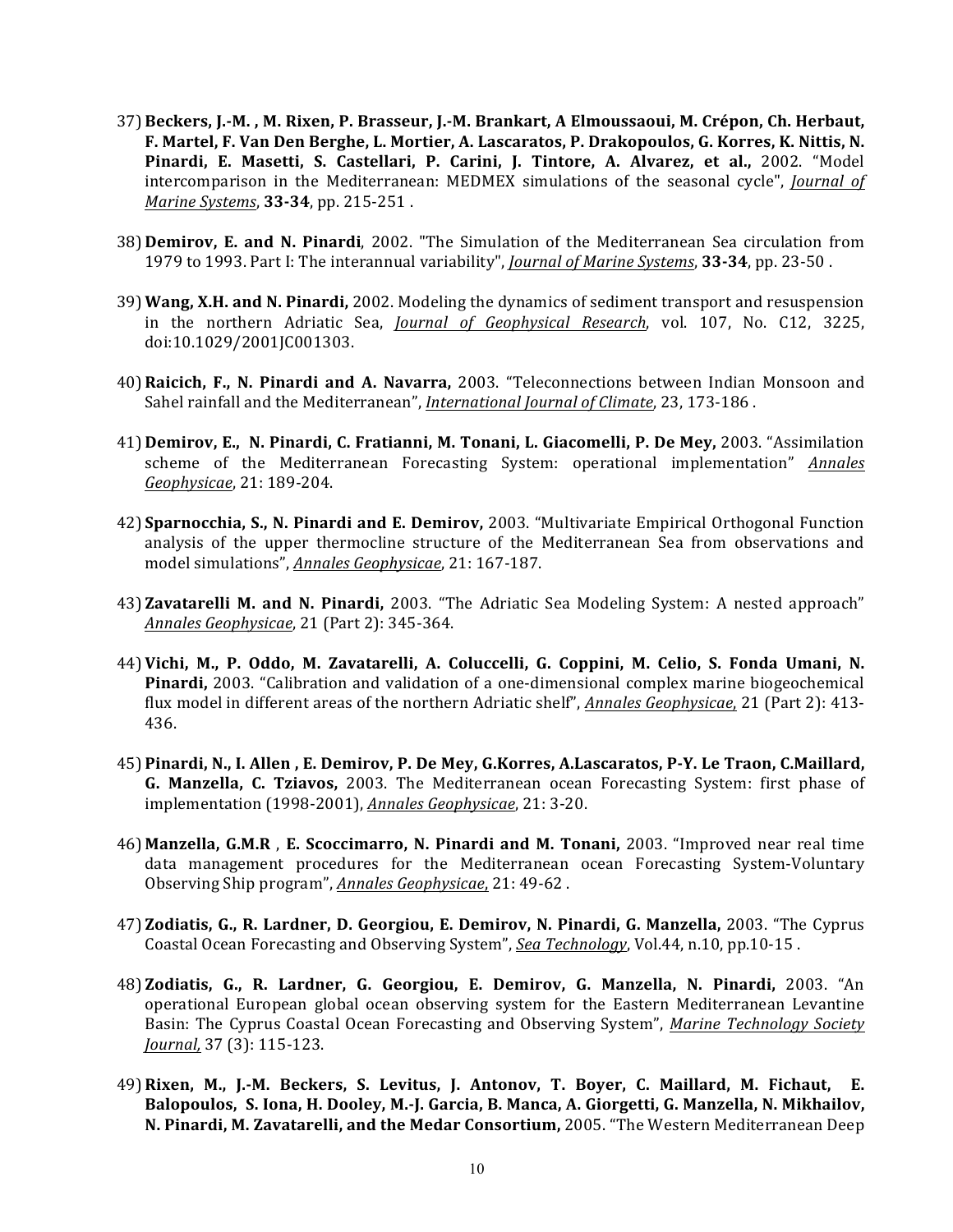Water: a proxy for climate change", *Geophysical Research Letters*, VOL. 32, L12608, doi:10.1029/2005GL022702. 

- 50) Maillard, C., M. Fichaut, G. Maudire, C. Coatanoan, E. Balopoulos, A. Iona, A. Lykiardopoulos, P. Karagevrekis, J.-M. Beckers, M. Rixen, M.-J. Garcia, B. Manca, A. Giorgetti, A. Mosetti, N. Mikhailov, E. Vyazilov, A. Kuznetsov, N. Puzova, R. Boukortt, B. Boudjellal, N. Eddalia, H. Dooley, A. Drago, S. El-Agami, G. Kortchev, I. Gertman, Y. Tsehtik, S. Lakkis, G. Manzella, I. **Oliounine, A. Orbi, J. Larissi, S. Zizah, M. Ozyalvac, F. Berkay, N. Pinardi, M. Zavatarelli, A.**  Suvorov, A. Khaliulin, G. Zodiatis, K. Bilashvili, Z. Savaneli, V. Dadic, V. Diaconu, R. Gelfeld, C. **Sammari,** 2005. "A Mediterranean and Black Sea Oceanographic Database and Network", *Bollettino di Geofisica Teorica ed Applicata, Vol.46, n.4.* 329-343.
- 51) **Oddo, P., N. Pinardi and M. Zavatarelli,** 2005. "A numerical study of the interannual variability of the Adriatic Sea (2000-2002)", *The Science of the Total Environment*, 353, 39-56.
- 52) **Dobricic, S., N. Pinardi, M. Adani, A. Bonazzi, C. Fratianni and M. Tonani**, 2005. "Mediterranean Forecasting System: a new assimilation scheme for Sea Level Anomaly and its validation". Quarterly Journal of the Royal Meteorological Society, 131, pp. 3627-3642.
- 53) Bianchi, D., M. Zavatarelli, N. Pinardi, R. Capozzi, L. Capotondi, C. Corselli and S. Masina, 2006. "Simulations of ecosystem response during the sapropel S1 deposition event.", Palaeogeography, Palaeoclimatology, Palaeoecology, 235, pp. 265- 287.
- 54) Gertman, I., N.Pinardi, Y. Popov and A. Hecht, 2006. "Aegean Sea water masses during the early stages of the Eastern Mediterranean Climatic Transient (1988-1990)". *Journal of Physical Oceanography*, Vol. 36, No. 9, pages 1841–1859.
- 55)**Johannessen, J.A., P.-Y. Le Traon, I. Robinson, K. Nittis, M. J. Bell, N. Pinardi, and P. Bahurel,** 2006. "Marine Environment and Security for the European Area (MERSEA) - Towards operational oceanography". *Bulletin of the American Meteorological Society*, 87, pp. 1081-1090.
- 56) Polimene, L., N. Pinardi, M. Zavatarelli, S. Colella, 2006. "The Adriatic Sea ecosystem seasonal cycle: validation of a three dimensional numerical model". *Journal of Geophysical Research*, Vol. 111, C03S19, doi:10.1029/2005JC003260.
- 57) Wang, X.H., P. Oddo and N. Pinardi, 2006. "On the Gargano bottom density plume and its interannual variability in the southern Adriatic Sea, Italy." *Journal Geophysical Research*, Vol. 111, C03S19, doi:10.1029/2005JC003110.
- 58) Castellari, S., N.Pinardi and A. Coluccelli, 2006. The ADRICOSM Pilot Project: a coastal and river basin prediction system for the Adriatic Sea. *Acta Adriatica*, Vol.47 (suppl), pp.5-18.
- 59) **Oddo, P., N. Pinardi, M. Zavatarelli and A. Coluccelli,** 2006. "The Adriatic Basin Forecasting System". Acta Adriatica, Vol.47 (suppl), pp. 169-184.
- 60)**Grezio A. and N. Pinardi,** 2006. "Data assimilation of temperature and salinity profiles in the Adriatic Regional Model". *Acta Adriatica*, Vol.47 (suppl), pp. 149-168.
- 61) Wang, X. H., N. Pinardi and V. Malacic, 2006. "Sediment transport and resuspension due to combined motion of wave and current in the northern Adriatic Sea during a Bora event in January 2001: A numerical model study". *Continental Shelf Research*, doi:10.1016/j.csr.2006.10.008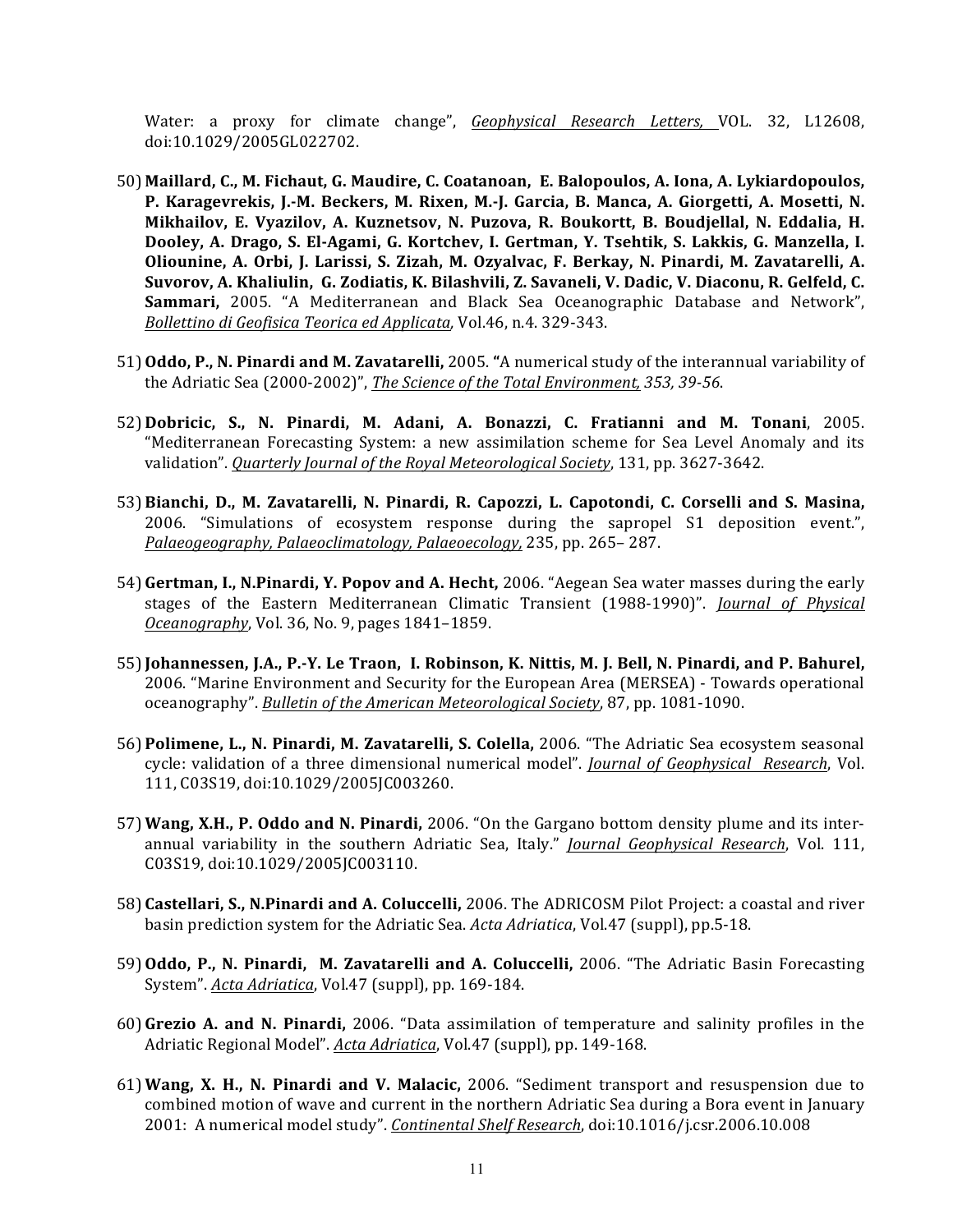- 62) Vichi M., N. Pinardi, S. Masina, 2007. "An advanced model of pelagic biogeochemistry for the global ocean ecosystem. Part I: theory". *Journal of Marine Systems*, 64, pp 89-109.
- 63) **Demirov, E.K. and N. Pinardi,** 2007. "On the relationship between the water mass pathways and eddy variability in the Western Mediterranean Sea". *Journal of Geophysical Research*, 112, C02024, doi:10.1029/2005JC003174.
- 64) **Polimene, L., N. Pinardi, M. Zavatarelli, I. Allen and M. Giani and M. Vichi**, 2007. A numerical simulation of DOC accumulation in the northern Adriatic Sea. *Jour. Geophys. Res.* VOL. 112, C03S20, doi:10.1029/2006JC003529.
- 65) Dobricic, S., N. Pinardi, M. Adani, M. Tonani, C. Fratianni, A. Bonazzi and V. Fernandez, 2007. Daily oceanographic analyses by the Mediterranean basin scale assimilation system, *Ocean Sciences*, 3, 149-157.
- 66)**Byun D. and N.Pinardi,** 2007. Comparison of Marine Insolation Estimating methods in the Adriatic Sea. Ocean Science Journal, Vol. 42 No. 4, 211-222.
- 67)**Tonani, M., N. Pinardi, S. Dobricic, I. Pujol and C. Fratianni**, 2008. A High Resolution Free Surface Model of the Mediterranean Sea. Ocean Sciences, 4, 1-14.
- 68) **Pinardi, N., A. Bonazzi, E. Scoccimarro, S. Dobricic, A. Navarra, A. Ghiselli, P. Veronesi,** 2008. Very Large Ensemble Ocean Forecasting Experiment Using the Grid Computing Infrastructure. *Bulletin of American Met. Soc*. 89: 799-804 .
- 69)**Oddo P. and N.Pinardi**, 2008. "Lateral Open Boundary Conditions for Nested Limited Area Models: a process selective approach". Ocean Modelling doi:10.1016/j.ocemod.2007.08.001
- 70) **Dobricic, S. and N.Pinardi**, 2008. An oceanographic three-dimensional variational data assimilation scheme, **Ocean modelling**, 22: 89-105 (2008).
- 71) **Patara, L., N. Pinardi, C. Corselli, E. Malinverno, M. Tonani, R. Santoleri, S. Masina**, 2009. Particle fluxes in the deep Eastern Mediterranean basins: the role of ocean vertical velocities, *Biogeosciences*, 6, 333-348.
- 72)**Oddo, P., M. Adani, N. Pinardi, C. Fratianni, M. Tonani, D. Pettenuzzo,** 2009. A Nested Atlantic-Mediterranean Sea General Circulation Model for Operational Forecasting. *Ocean Sciences*, 5, 461-473.
- 73)**Tonani, M., N. Pinardi, J. Pistoia, S. Dobricic, S. Pensieri, M. de Alfonso, and K. Nittis,** 2009. Mediterranean Forecasting System: forecast and analysis assessment through skill scores, *Ocean Sciences*, 5, 649-660.
- 74)**Taillandier, V., S. Dobricic, P. Testor, N. Pinardi, A. Griffa, L. Mortier, G.P. Gasparini**, 2009. Integration of ARGO trajectories in the Mediterranean Forecasting System and impact on the regional analysis of the Western Mediterranean circulation. *Jour. Geophys. Res.*, 115, C03007, 17 pp, doi:10.1029/2008JC005251.
- **75) Pettenuzzo, D., W.G. Large and N.Pinardi,** 2010. On the corrections of ERA-40 surface flux products consistent with the Mediterranean heat and water budgets and the connection between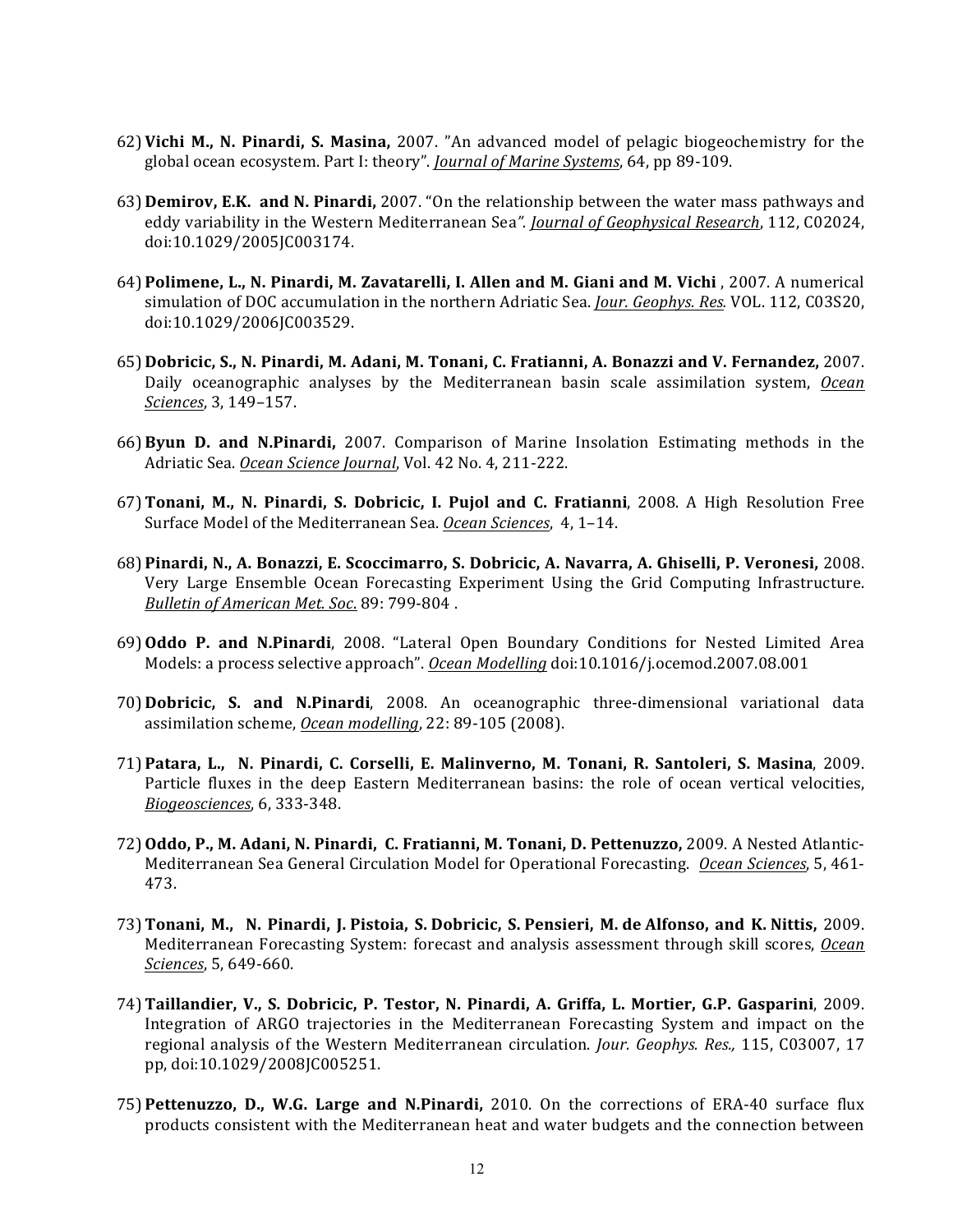basin surface total heat flux and NAO, *Journal Geophys. Res.*, 115, C06022, 15 pp, doi:10.1029/2009JC005631. 

- 76) **Marini, M., Grilli, F., Guarnieri, A., Jones, Klajic, Z., Pinardi N., and M. Sanxhaku**, 2010. Is the southeastern Adriatic Sea coastal strip an eutrophic area? *Estuarine, Coastal and Shelf Science*, 88, 395-406.
- **77) Pinardi, N. and G. Coppini**, 2010. Operational oceanography in the Mediterranean Sea: the second stage of development. Ocean Sciences, 6, 263-267.
- 78) **Dobricic, S., N. Pinardi, P. Testor and U. Send**, 2010. Data assimilation of glider observations in the Ionian Sea (Eastern Mediterranean): a study of the path of the Atlantic Ionian Stream. *Dynamics of Atmospheres and Oceans*, 50, 78-92, doi:10.1016/j.dynatmoce.2010.01.001.
- 79) Pujol, M.-I., S. Dobricic, N. Pinardi, M. Adani, 2010. Impact of Multi-altimeter Sea Level Assimilation in the Mediterranean Forecasting Model. *J. of Atmo. and Oc. Techn.*, 27, 2065-2082, DOI: 10.1175/2010JTECHO715.1.
- 80) Coppini, G., M. De Dominicis, G. Zodiatis, R. Lardner, N. Pinardi, R. Santoleri, S. Colella, F. **Bignami, D. R. Hayes, D. Soloviev, G. Georgiou, G. Kallos, 2011.** Hindcast of Oil Spill Pollution during the Lebanon Crisis, Eastern Mediterranean, July-August 2006. *Marine Pollution Bulletin*, 62, 140–153
- 81) Milliff, R., A. Bonazzi, C. Wikle, N. Pinardi and M. Berliner, 2011. Ocean Ensemble Forecasting, Part I: Ensemble Mediterranean Winds from a Bayesian Hierarchical Model. *Quaterly Journal Royal Met Society*, DOI:10.1002/qj.767
- 82) Pinardi, N., A. Bonazzi, S. Dobricic, R. Milliff, C. Wikle, M. Berliner, 2011. Ocean Ensemble Forecasting, Part II: Mediterranean Forecasting System response. *Quarterly Journal Royal Met Society*, DOI:10.1002/qj.816.
- 83)**Bellafiore, D., A. Guarnieri, F. Grilli, P. Penna, G. Bortoluzzi, N. Pinardi,** 2011. Study of the Hydrodynamical Processes in the BokaKotorska Bay with a Finite Element Model. *Dynamics of Atmospheres and Oceans*, doi:10.1016/j.dynatmoce.2011.03.005
- 84) **Simoncelli, S., N. Pinardi, P. Oddo, A. J. Mariano, G. Montanari, A. Rinaldi, M. Deserti,** 2011. Coastal Rapid Environmental Assessment in The Northern Adriatic Sea. *Dynamics of Atmospheres and Oceans*, 52, pp 250– 283, doi:10.1016/j.dynatmoce.2011.04.004
- 85) Nilsson, J.A.U., S.Dobricic, N.Pinardi, V. Taillandier and P.-M. Poulain, 2011. On the assessment of ARGO float trajectory assimilation in the Mediterranean Forecasting System, *Ocean Dynamics*, DOI 10.1007/s10236-011-0437-0.
- 86) **Dobricic, S., C. Dufau, P. Oddo, N. Pinardi, I. Pujol, and M.-H. Rio**, 2012. Assimilation of SLA along track observations in the Mediterranean with an oceanographic model forced by atmospheric pressure. *Ocean Sciences*, 8, 787-795, doi:10.5194/os-8-787-2012
- 87) Nilsson, J.A.U., S. Dobricic, N. Pinardi, P.-M. Poulain, and D. Pettenuzzo, 2012. Variational assimilation of Lagrangian trajectories in the Mediterranean ocean Forecasting System, *Ocean Sciences*, 8, 249-259, doi:10.5194/os-8-249-201.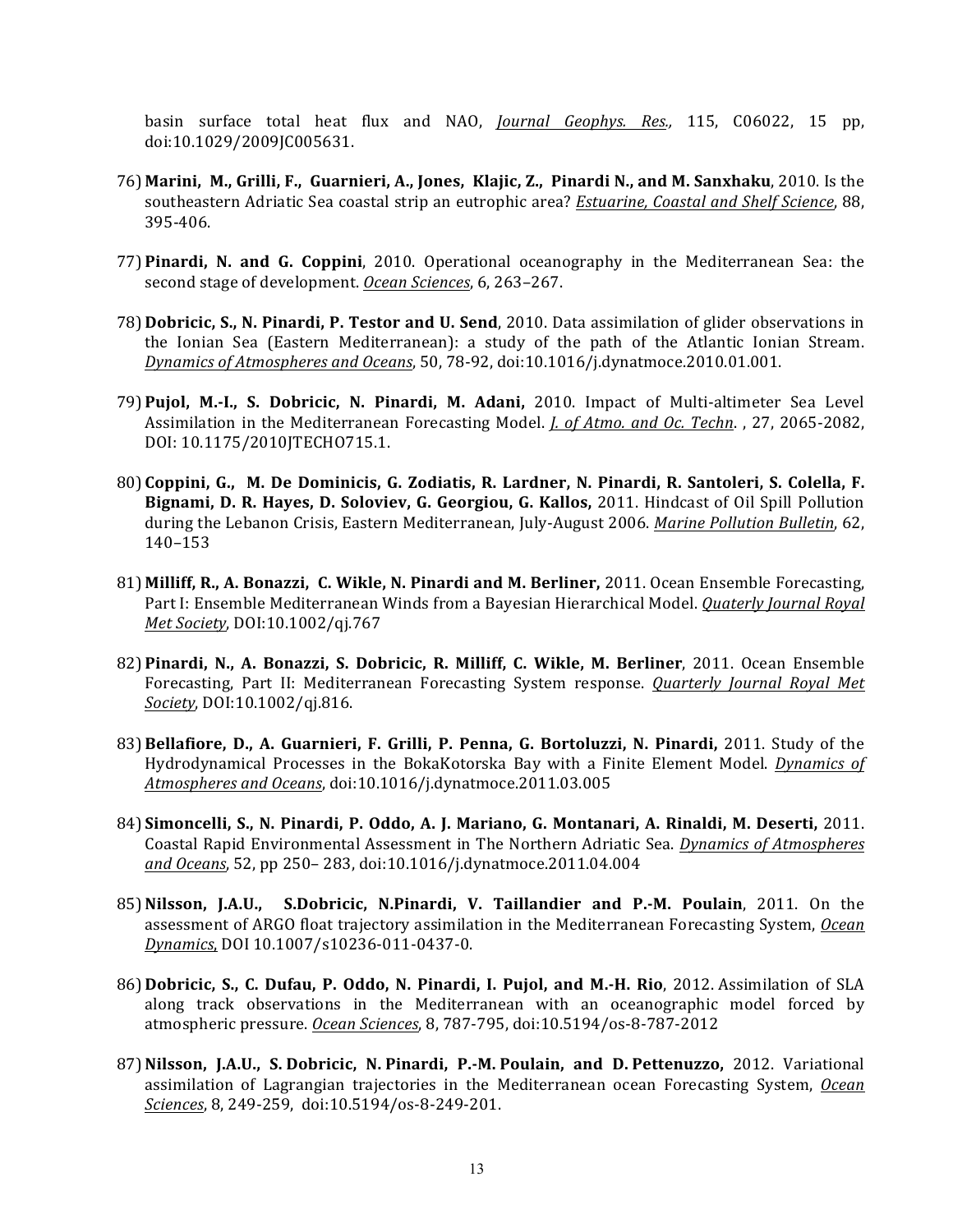- 88) **Poulain, P.-M., R. Gerin, M. Rixen, P. Zanasca, J. Teixeira, A. Griffa, A. Molcard, M. De Marte and N. Pinardi,** 2012. Aspects of the surface circulation in the Liguro-Provençal basin and Gulf of Lion as observed by satellite-tracked drifters (2007-2009). *Bollettino di Geofisica Teorica ed Applicata*, Vol. 53, n. 2, pp.261-279, doi:10.4430/bgta0052
- 89) De Dominicis M., G. Leuzzi, P. Monti, N. Pinardi, P.M. Poulain, 2012. Eddy diffusivity derived from drifter data for dispersion model applications, *Ocean Dynamics* 62:1381–1398, doi:10.1007/s10236-012-0564-2
- 90) Guarnieri, A., N. Pinardi, P. Oddo, G. Bortoluzzi, and M. Ravaioli, 2013. Impact of tides in a baroclinic circulation model of the Adriatic Sea. Journal of Geophysical Research: Oceans, vol. 118, 166–183, doi:10.1029/2012jc007921, 2013
- 91) Mannarini, G., G.Coppini, P.Oddo and N.Pinardi, 2013. A Prototype of Ship Routing Decision Support System for an Operational Oceanographic Service. *TRANSNAV*, Vol. 7, Nb.1, doi: 10.12716/1001.07.01.06.
- 92) Coppini, G., V. Lyubarstev, N. Pinardi, S. Colella, R. Santoleri and T. Christiansen, 2013. "The Use of Ocean-Colour Data to Estimate Chl-a Trends in European Seas," *International Journal of Geosciences*, Vol. 4 No. 6, pp. 927-949. doi: 10.4236/ijg.2013.46087.
- 93) De Dominicis, M., N. Pinardi, G. Zodiatis, 2013. Advanced marine oil spill modelling for short **term forecasting. Part I: Theory,** 2013. *Geosci. Model Dev.*, 6, 1851–1869, www.geosci-modeldev.net/6/1851/2013/doi:10.5194/gmd-6-1851-2013
- 94) **De Dominicis, M., N. Pinardi, G. Zodiatis, R. Archetti,** 2013. Advanced marine oil spill modelling for short term forecasting. Part II: Numerical simulations. *Geosci. Model Dev.*, 6, 1871–1888, www.geosci-model-dev.net/6/1871/2013/doi:10.5194/gmd-6-1871-2013
- 95) Gunduz, M., S. Dobricic, P. Oddo, N. Pinardi, A. Guarnieri, 2013. Impact of Levantine Intermediate Water on the interannual variability of the Adriatic Sea based on simulations with a fine resolution ocean model. *Ocean Modelling*, 72, 253-263, ISSN 1463-5003, http://dx.doi.org/10.1016/j.ocemod.2013.10.002.
- 96) **Lamon L., Rizzi J., Bonaduce A., Dubois C., Lazzari P., Ghenim L., Gana S., Somot S., Li L., Melaku Canu D., Solidoro C., Pinardi N., Marcomini A., 2013.** An ensemble of models for identifying climate change scenarios in the Gulf of Gabes, Tunisia. *Regional Environmental Change*, DOI: 10.1007/s10113-013-0430-x.
- 97) Marullo, S., R.Santoleri, D.Ciani, P.Le Borgne, S,Pere, N.Pinardi, M.Tonani, G.Nardone, 2014. Combining model and geostationary satellite data to reconstruct hourly SST field over the Mediterranean Sea. *Remote Sensing of Environment*, http://dx.doi.org/10.1016/j.rse.2013.11.001
- 98) **Pinardi, N., A.Bonaduce, A.Navarra, P.Oddo and S.Dobricic**, 2014. The mean sea level equation and its application to the Mediterranean Sea. *Journal of Climate*, 27, 442–447, doi: http://dx.doi.org/10.1175/JCLI-D-13-00139.1
- 99) Cessi, P., N.Pinardi and V.Lyubartsev, 2014. Energetics of semi-enclosed basins with two layer flows at the Strait. Journal of Physical Oceanography, 44, 967–979. doi: http://dx.doi.org/10.1175/JPO-D-13-0129.1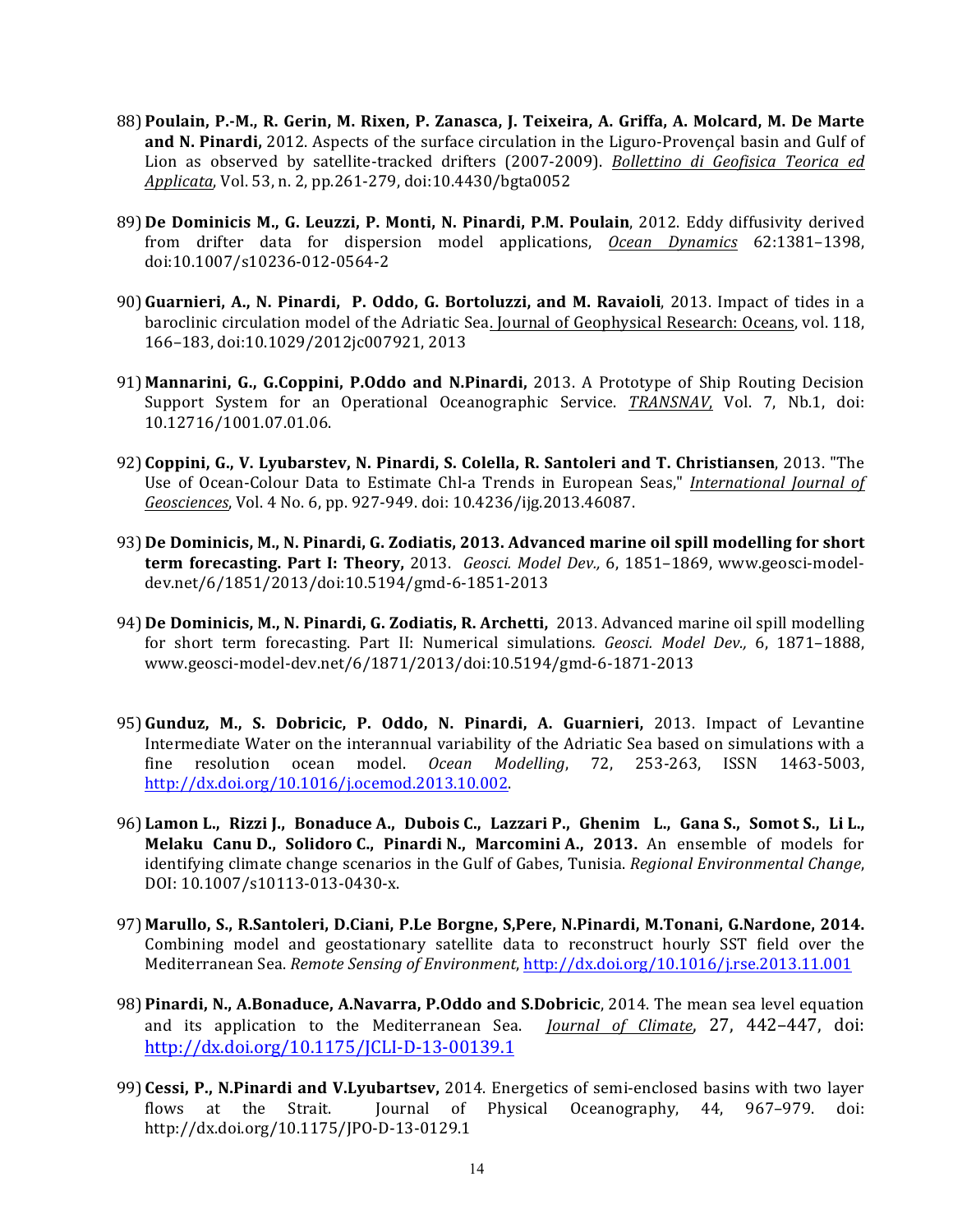- 100) Liubartseva, S., De Dominicis, M., Oddo, P., Coppini, G., Pinardi, N., Greggio, N. 2014. Oil spill hazard from dispersal of oil along shipping lanes in the Southern Adriatic and Northern Ionian Seas. Mar. Pollut. Bull., http://dx.doi.org/10.1016/j.marpolbul.2014.10.039
- 101) **Samaras, A.G., De Dominicis, M., Archetti, R., Lamberti, A. and Pinardi, N., 2014.** Towards improving the representation of beaching in oil spill models: A case study. Marine Pollution Bulletin, 88, pp.91-101, http://dx.doi.org/10.1016/j.marpolbul.2014.09.019.
- 102) **P. Oddo, A. Bonaduce, N. Pinardi, and A. Guarnieri,**  2014. Sensitivity of the Mediterranean sea level to atmospheric pressure and free surface elevation numerical formulation in NEMO. Geosci. Model Dev., 7, 3001-3015. www.geosci-modeldev.net/7/3001/2014/doi:10.5194/gmd-7-3001-2014
- 103) Pinardi, N., M. Zavatarelli, M. Adani, G. Coppini, C. Fratianni, P. Oddo, S. Simoncelli, **M.Tonani, V. Lyubartsev, S. Dobricic,** 2013. The Mediterranean Sea large scale low frequency ocean variability from 1987 to 2007: a retrospective analysis, *Progress in Oceanography*

#### **Books and book chapters and other written works**

- 1) N.Pinardi e M.Spall, 1985. Prototype data assimilation in the Gulf Stream regions. Proceedings of "Gulf Stream Workshop", April 23-26, 1985, U.R.I., U.S.A
- 2) N.Pinardi, 1985. Quasigeostrophic energetics and oceanic mesoscale dynamics. Reports in **Meteorology and Oceanography, Nb. 20, Division of Applied Sciences, Harvard University (Ph.D. Thesis).**
- 3) F.Parmiggiani, N.Pinardi and G.Vivanti, 1986. Observations of eddy variability during POEM-0-85: I) Satellite Sea Surface Temperature Analysis. Proceedings of the First POEM Scientific Workshop, Erdemli, Turkey. POEM Scientific Reports No. 1, A.R.Robinson Ed., Cambridge, MA.
- 4) N.Pinardi, A.Hecht and A.R.Robinson, 1986. Process studies in the Eastern Levantine basin. Proceedings of the First POEM Scientific Workshop, Erdemli, Turkey. POEM Scientific Reports No. 1, A.R.Robinson Ed., Cambridge, MA.
- 5) N.Pinardi, 1988, Editor. Report of the POEM Mapping Group Meeting: POEM-V-87 General Circulation Survey data set preparation. IMGA-CNR Technical Report 1-88.
- 6) N.Pinardi and A.Navarra 1989. A brief review of global Mediterranean wind-driven general circulation experiments. Proceedings of the Second POEM Scientific Workshop, Trieste, Italy. POEM Scientific Reports No. 3, A.R.Robinson Ed., Cambridge, MA.
- 7) S.Castellari, N.Pinardi and A.Navarra, 1990. A realistic general circulation model of the Mediterranean Sea. Part I: surface energy parameterizations and meteorological forcing data sets. IMGA-CNR Techn. Rep. 4-90.
- 8) G.Korres, N.Pinardi and A.Navarra, 1991. The EOF modes of the Mediterranean Sea. Part I: Statistical modes of the seasonal cycle. IMGA Tech. Rep. 2-91.
- 9) A.R.Robinson, Y.Feliks, N.Pinardi, 1992. Process studies and dynamical forecast experiments for the Eastern Mediterranean. Proceedings of the Workshop held in La Spezia, Italy, September 1983, H.Charnock ed., Reports in Meteorology and Oceanography, No. 41, Harvard University.
- 10) S.Castellari and N.Pinardi, 1992. A Realistic general circulation model of the Mediterranean Sea. Part II: Final analysis of surface meteorological data.IMGA-CNR Tech. Rep., 1-92.
- 11) S.Castellari and N.Pinardi, 1992. A Realistic general circulation model of the Mediterranean Sea. Part III: final analysis of surface meteorological data. IMGA-CNR Tech. Rep., 2-92.
- 12) N.Pinardi, 1993. Mediterranean Eddy Resolving Modelling And InterDisciplinary Studies-I, Project Reports of Mast Days and Euromar Market, Vol 1, pp 5-19.
- **13)R. Robinson, C.J. Garrett, P. Malanotte-Rizzoli, S. Manabe, S.G. Philander, N. Pinardi, W.**  Roether, F.A. Schott and J. Shukla, 1993. "Mediterranean and Global Ocean and Climate Dynamics", EOS, Transactions, AGU, Vol. 74, No. 44, pp 506-507.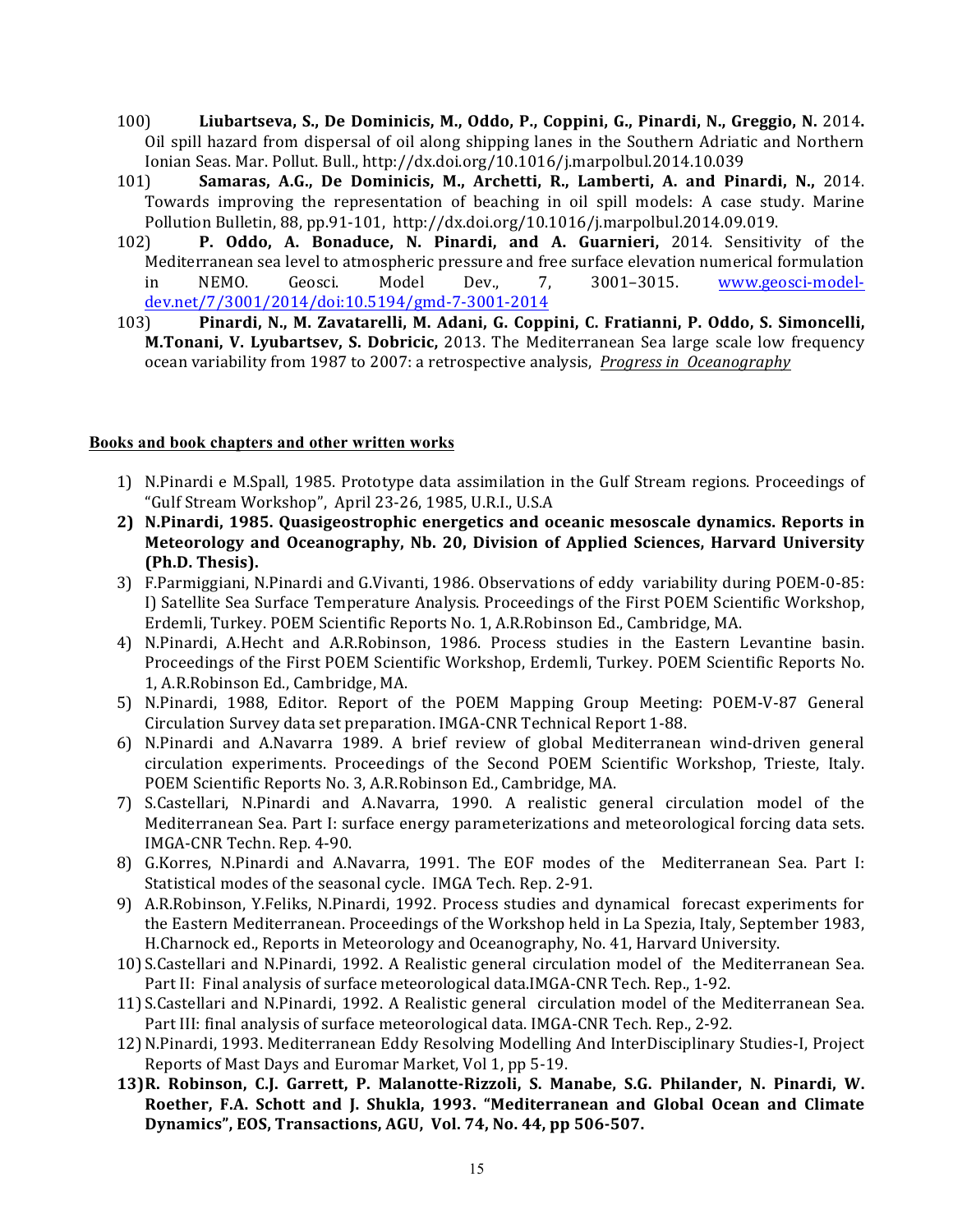- 14) N.Pinardi, K.Miyakoda, A.Rosati and R.Gudgel, 1994. A global ocean assimilation system for hydrographic and satellite altimeter data. Conference proceedings of Oceanology International '94, "The Global Ocean", vol. 1, Brighton, March 8-11, 1994, UK.
- 15) N. Pinardi, G. Korres and S. Castellari, 1994. The interannual variability of the Mediterranean Sea General Circulation. Proceedings of the First Workshop of the Mediterranean Targeted Project, Barcelona, Spain, November 21-23, 1994.
- 16)N.Pinardi and M.G.Angelucci, 1994. Mermaids-II project: a high resolution GCM of the Mediterranean circulation. Mediterranean Targeted Project News, No. 2, pp 8.
- 17) Angelucci M.G.., Pinardi N., 1995. A high resolution GCM for the Mediterranean Sea. Science and Supercomputing at CINECA, Report 1995, 353-357.
- 18) N. Pinardi, 1995. Ocean Processes in Climate Dynamics: Global and Mediterranean Examples. Book review. Bulletin of the American Meteorological Society, Vol. 76, No. 7, pp. 1230-1231.
- 19) N.Pinardi, G.Korres, S.Castellari and M.G. Angelucci, 1995. Seasonal and Interannual Variability of the Mediterranean General Circulation. A numerical study. Abstracts of IAPSO (International Association for the Physical Sciences of the Oceans), XXI General Assembly, Honolulu, Hawaii.
- 20) Pinardi, N., G.Korres and S.Castellari, 1995. Seasonal and interannual variability of the general circulation of the Mediterranean Sea. Abstract Book della Conferenza "Impact of the African Dust across the Mediterranean", Oristano, Italia, October 4-7, 1995.
- 21) N.Pinardi, 1995. Mediterranean Eddy Resolving And InterDisciplinary Studies- II, Project Reports of the Second Mast Days and Euromar Market, 7-10 November, Sorrento, Italy, Vol. 1 pp 433-452.
- 22) M.Zavatarelli, N.Pinardi, J.Baretta and J.G.Baretta-Bekker, 1995. Modelling the Adriatic sea ecosystem dynamics. A 3-D modelling effort of the Mermaids-II project. Mediterranean Targeted Project News, Nb.3., pp 15-17.
- 23) M.Hecht, W.Holland, V.Artale, N.Pinardi, 1996. North Atlantic Model Sensitivity to Mediterranean waters. Assessing Climate Change: Results from the Model Evaluation Consortium for Climate assessment, Wendy Howe and Ann Henderson-Sellers Editors, Gordon & Breach Science Publishers, Sydney.
- 24) N. Pinardi, G. Korres, 1996. Long range predictions in the Mediterranean Sea. Proceedings della Conferenza ESF "Big challenges in ocean and polar sciences", Bremen, September 1994.
- 25) Pinardi, N. Oceanografia Fisica del Mare Mediterraneo. Nuova Secondaria, June 15, 1996, 39-44.
- 26) Pinardi, N. Mediterranean Eddy Resolving And Interdisciplinary Studies : an overview. Extended Abstracts Sec. Workshop of the Mediterranean Targeted Project, 172-173.
- 27) Pinardi, N., J.Baretta, P.De Mey, K.Haines, S.Bassini, A.Lascaratos, W.Roether, P.Brasseur, Y.Krestenitis, S.Crise, S.Pierini, I.Allen, R.Williams,J.Vested, P.Y.Le Traon (1996). Mediterranean Eddy Resolving And Interdisciplinary Studies-II, Final Scientific and management Report, IMGA Research Activity Note 1/1996, December 1996.
- 28) Zavatarelli M., Pinardi N., 1996. The wind driven circulation of the AdriaticSea: Preliminary results. Proc.12th Conf. Assoc. Ital. Limnol Oceanol.,144
- 29) Pinardi N., Zavatarelli M. 1996. GLOBEC (Global Ocean Ecosystem Dynamics).Proc. Workshop "Partecipazione Italiana all'International Geosphere Biosphere Project" (R.Frassetto Ed.), Roma, March 26-27 1996, 332-333.
- 30) Baretta J.W., Baretta Bekker J.G., Allen I., Radford P.J., Crise A., Crispi G., Zavatarelli M., PINARDI N., 1996. Marine Ecosystem modelling in MERMAIDS-II/MTP: Coupling Physics with biology. Proc. 2nd Mediterranean Targeted Project workshop (Crete, February 1996), 173-178.
- 31) Zavatarelli M. Baretta J.W., Baretta Bekker J.G. Pinardi N., 1996. Simulating the Adriatic Sea ecosystem dynamics. Proc 28th international Liège colloquium on Ocean Hydrodynamics (Liège, May 6-10, 1996), 46.
- 32) Pinardi N., Korres G., Castellari S., Angelucci M.G., 1996. Seasonal and interannual variability of the Mediterranean Sea general circulation. Proc.12th Conf. Assoc. Ital. Limnol Oceanol. 45.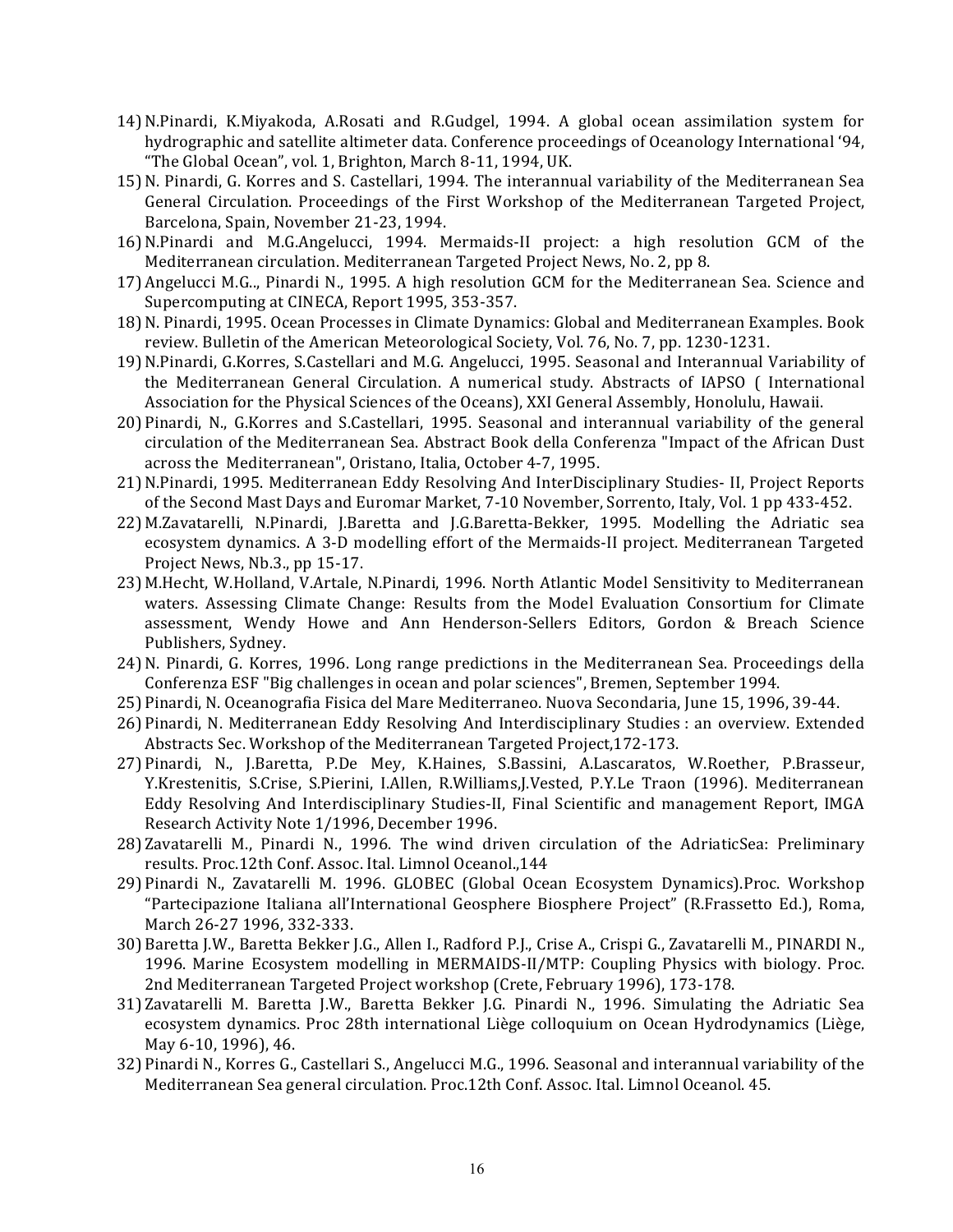- 33) Molcard A., Pinardi N., Ansaloni R., Iskandarani M., 1995. Preliminary porting on the Cray T3D of a spectral element method: the Mediterranean Sea general circulation case. Science and supercomputing at CINECA, Report 1995, 335-341.
- 34) N. Pinardi, 1996. The problem of large scale ocean predictions in the Mediterranean Sea. ESF Conference Proceedings "Mediterranean Forecasting", La Londe Le Maures, 21-26 October 1995, pag 43.
- 35) N. Pinardi, M. Zavatarelli, 1997. "Advanced high resolution ecological modelling on the Cray C90." Annales Geophysicae, 15 (Suppl. II), n., pp. C396-C396.
- 36) M. Zavatarelli, N. Pinardi, 1997. "Heat and water budgets in the Adriatic Sea: Seasonal and Interannual variability" Annales Geophysicae, 15 (Suppl. II), n., pp. C408-C408
- 37) M. Zavatarelli, N. Pinardi, 1997."On the mechanism of density compensation in the Adriatic Sea Western Coastal current". Annales Geophysicae, 15 (Suppl. II), n., pp. C385-C385.
- 38) N.Pinardi, P. De Mey, G.L.Manzella, A. Ruiz de Elvira and the EuroGOOS Mediterranean Test Case Scientific Steering Group, 1997. The EuroGOOS Mediterranean Test Case: science and implementation plan. In: Operational Oceanography. The challenge for European Co-operation, Proceedings of the First International Conference on EuroGOOS 7-11 October 1996, J.H. Stel, H.W.A. Beherens, J.C. Borst, L.J. Droppert and J. v.d. Meulen, Elsevier Science B.V., vol. 62, 549-557.
- 39) N. Pinardi, S.Masina, A.Navarra, K. Miyakoda, E.Masetti, 1997. Global ocean data assimilation of temperature data: preliminary results. In: Operational Oceanography. The challenge for European Co-operation, Proceedings of the First International Conference on EuroGOOS 7-11 October 1996, edited by J.H. Stel, H.W.A. Beherens, J.C. Borst, L.J. Droppert and J. v.d. Meulen, Elsevier Science B.V., vol. 62, 395-400.
- 40) A.Perilli, N.Pinardi, A.Ribotti, R.Sorgente, L.Calise, M.Sprovieri, 1997 Seasonal variability of the Levantine intermediate waters in the Western Mediterranean - Algerian/Provencal basin. In: Operational Oceanography. The challenge for European Co-operation, Proceedings of the First International Conference on EuroGOOS 7-11 October 1996, edited by J.H. Stel, H.W.A. Beherens, J.C. Borst, L.J. Droppert and J. v.d. Meulen, Elsevier Science B.V., vol. 62, 576-583.
- 41) M. Zavatarelli, N. Pinardi, 1998. "Modelling the interannual variability of the Adriatic Sea general circulation" Annales Geophysicae, 16 (Suppl.II), n., pp. C597-C597.
- 42) M. Zavatarelli, N. Pinardi, 1998. "Simulation of the seasonal cycle of the Adriatic Sea exosystem with an high resolution coupled ecosystem model". Annales Geophysicae,  $16(Suppl. II)$ , n., pp. C735-C735.
- 43) N. Pinardi, M. Zavatarelli, 1998. "A one-dimensional model study of the biogeochemical seasonal cycles in the Po prodelta area". Annales Geophysicae,  $16$  (Suppl. IV), n., pp. C1115-C1115.
- 44) Pinardi, N. and N.Flemming, 1998. " The Mediterranean Forecasting System Science Plan" **EuroGOOS** Publication No. 11, Southampton Oceanography Center, Southampton, ISBN 0-**904175-35-9**.
- 45) M. Zavatarelli, N. Pinardi, 1999. "A numerical study of the interannual variability of the Adriatic Sea." Geophysical Research Abstracts, 1, pp. 392-392.
- 46) M. Zavatarelli, N. Pinardi, 1999. "Mesoscale Dynamics in the Middle Adriatic depressions (Spring 1993)". Geophysical Research Abstracts, 1, pp. 391-391.
- 47) Pinardi N. and MFSPP Partners, 1999. "The . Mediterranean Ocean Forecasting System: the first phase of implementation.". Proceedings of OCEANOBS 99, 18-22 October 1999, Saint-Raphael, France.
- 48) Masina S., N. Pinardi, 1999. "The global upper ocean in the period 1981-1996: the view from a global assimilation System". Proceedings of the Conference Internationale sur Le System d'Observation de l'Ocean pour le Climat. OCEANOBS 99, 18-22 October 1999, Saint-Raphael, France.
- 49) Pinardi N., E. Demirov, M. Tonani, 2001. Mediterranean Forecasting System Pilot Project: the initial forecasting phase. EuroGOOS Conference on Operational Ocean Observations from Space.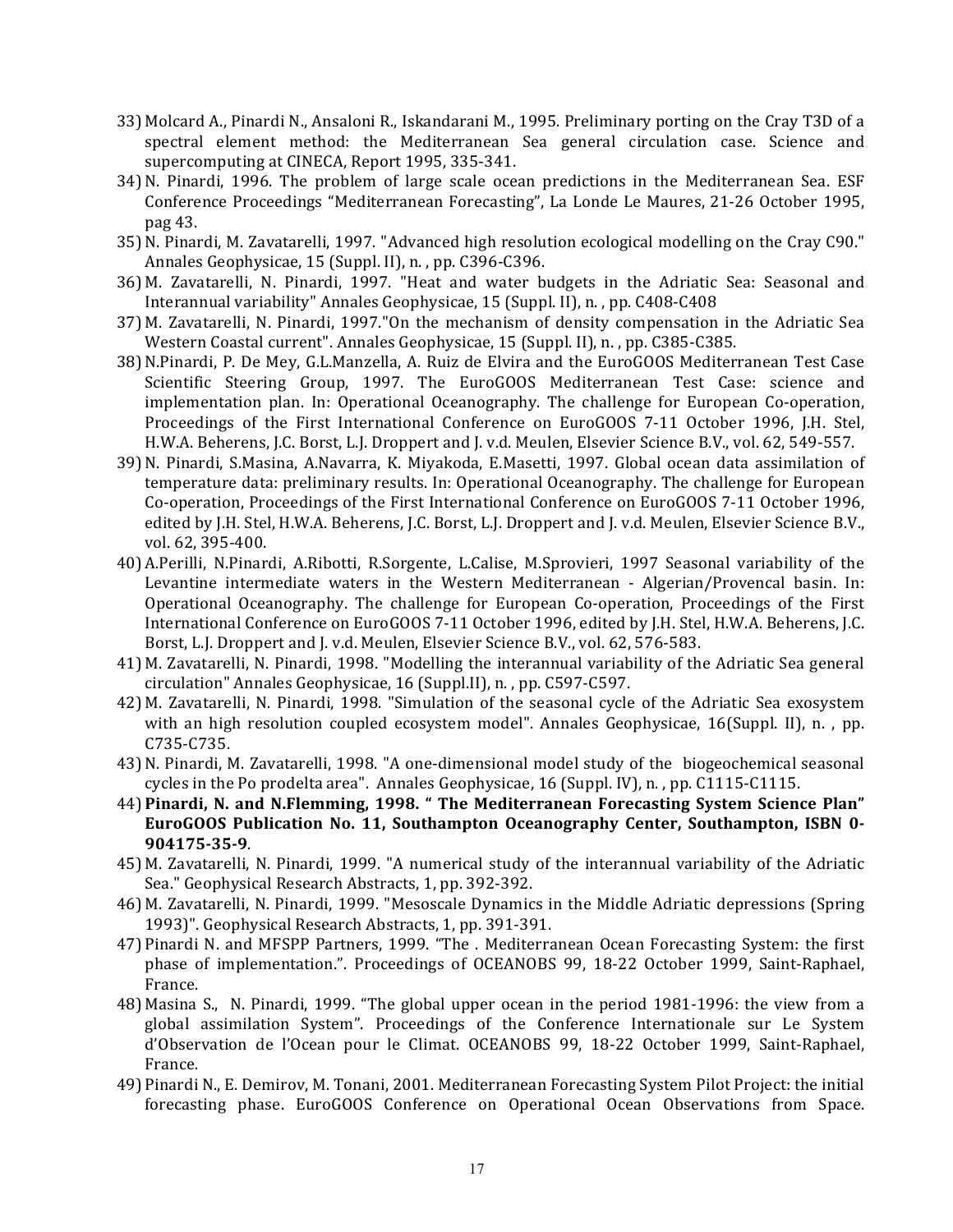EuroGOOS Publication No. 16, Southampton Oceanography Centre, Southampton. ISBN 0-904175-44-8

- 50)N. Pinardi and J.D. Woods, 2002. Ocean Forecasting: conceptual basis and applications, Springer-Verlag, pp.472.
- 51) PINARDI, N., F. Auclair, C. Cesarini, E. Demirov, S. Fonda-Umani, M. Giani, G. Montanari, P. Oddo, M. Tonani, M. Zavatarelli, 2002. Toward marine environmental predictions in the Mediterranean Sea coastal areas: a monitoring approach. In: Ocean Forecasting (N. Pinardi and J. Woods Eds.) Springer & Verlag.
- 52) Pinardi N, Demirov E, Tonani M, Giacomelli L, Fratianni C. Mediterranean ocean forecasting system: First phase of implementation. OPERATIONAL OCEANOGRAPHY-IMPLEMENTATION AT THE EUROPEAN AND REGIONAL SCALES. Editors: Flemming NC. ELSEVIER OCEANOGRAPHY SERIES, 66, 189-197, 2002
- 53) Zodiatis G, Lardner R, Georgiou G, Demirov E, PINARDI N. Cyprus coastal ocean forecasting and observing system. BUILDING THE EUROPEAN CAPACITY IN OPERATIONAL OCEANOGRAPHY, PROCEEDINGS Editors: Dahlin H, Flemming NC, Petersson SE, Nittis K., ELSEVIER OCEANOGRAPHY SERIES, 69, 36-45, 2003
- 54) Grezio A, Pinardi N, Sparnocchia S, Zavatarelli M. The study of seasonal variability in the Adriatic Sea with the use of EOF analysis. BUILDING THE EUROPEAN CAPACITY IN OPERATIONAL OCEANOGRAPHY, PROCEEDINGS. Editors: Dahlin H, Flemming NC, Petersson SE, Nittis K. ELSEVIER OCEANOGRAPHY SERIES, 69, 222-225, 2003
- 55) Johannessen JA, Le Traon PY, Robinson I, Nittis K, Bell M, Pinardi N, Bahurel P, Furevik B. Marine EnviRonment and security for the European area, MERSEA Strand-1. BUILDING THE EUROPEAN CAPACITY IN OPERATIONAL OCEANOGRAPHY, PROCEEDINGS. Editors: Dahlin H, Flemming NC, Petersson SE, Nittis K. ELSEVIER OCEANOGRAPHY SERIES, 69, 279-284, 2003
- 56) Zodiatis G., Lardner R., Georgiou G., Kallos G., Pinardi N., 2005 (b): "Operational oil spill modeling predictions in the Mediterranean.. Proceedings of the 4th EuroGOOS Conference: European Operational Oceanography Present and Future, ELSEVIER OCEANOGRAPHY SERIES, pp 131-132, Brest, 6-9 June, 2005.
- **57)Pinardi, N., G. Coppini, A. Grezio and P. Oddo, 2005. "Ocean Climate variability in the Mediterranean Sea: climate events and marine forecasting activities", Flooding and Environmental Challenges for Venice and its Lagoon: State of Knowledge. Cambridge University Press.**
- 58) G. Montanari and N. Pinardi, 2006. The current of Emilia Romagna coastal strip during the period 1995-2002. I quaderni di ARPA.
- 59) Vichi, M; Pinardi, N. Masina, S. and A. Navarra, 2006. Supplemental material to "A generalized model of pelagic biogeochemistry for the global ocean ecosystem", Journal of **Marine Systems, 64, pp 89-109**
- **60)N. Pinardi, E. Arneri, A. Crise, M. Ravaioli and M. Zavatarelli, 2006. "The physical,**  sedimentary and ecological structure and variability of shelf areas in the Mediterranean Sea". The Sea, Vol. 14 (A. R. Robinson and K. Brink Eds.), Harvard University Press, **Cambridge, USA, 1243-1330**
- **61)Pinardi, N. C. Fratianni and M. Adani, 2008. "Usage of real time observations in an operational ocean data assimilation system: the Mediterranean case", UNESCO Volume:** "Real-Time coastal observing systems for ecosystem dynamics and harmful algal blooms: theory, instrumentation and modelling", M.Babin, C.S. Roesler and J.J.Cullen, Unesco Publ., **pp 733-763.**
- 62) N.Pinardi, 2008. The Mediterranean Operational Oceanography Network, The Journal of **Ocean Technology, Vol. III, Nb. III**
- 63) N.Pinardi, 2008. The Mediterranean Component of the GMES Marine Core Service. Windows on GMES, Issue No.2